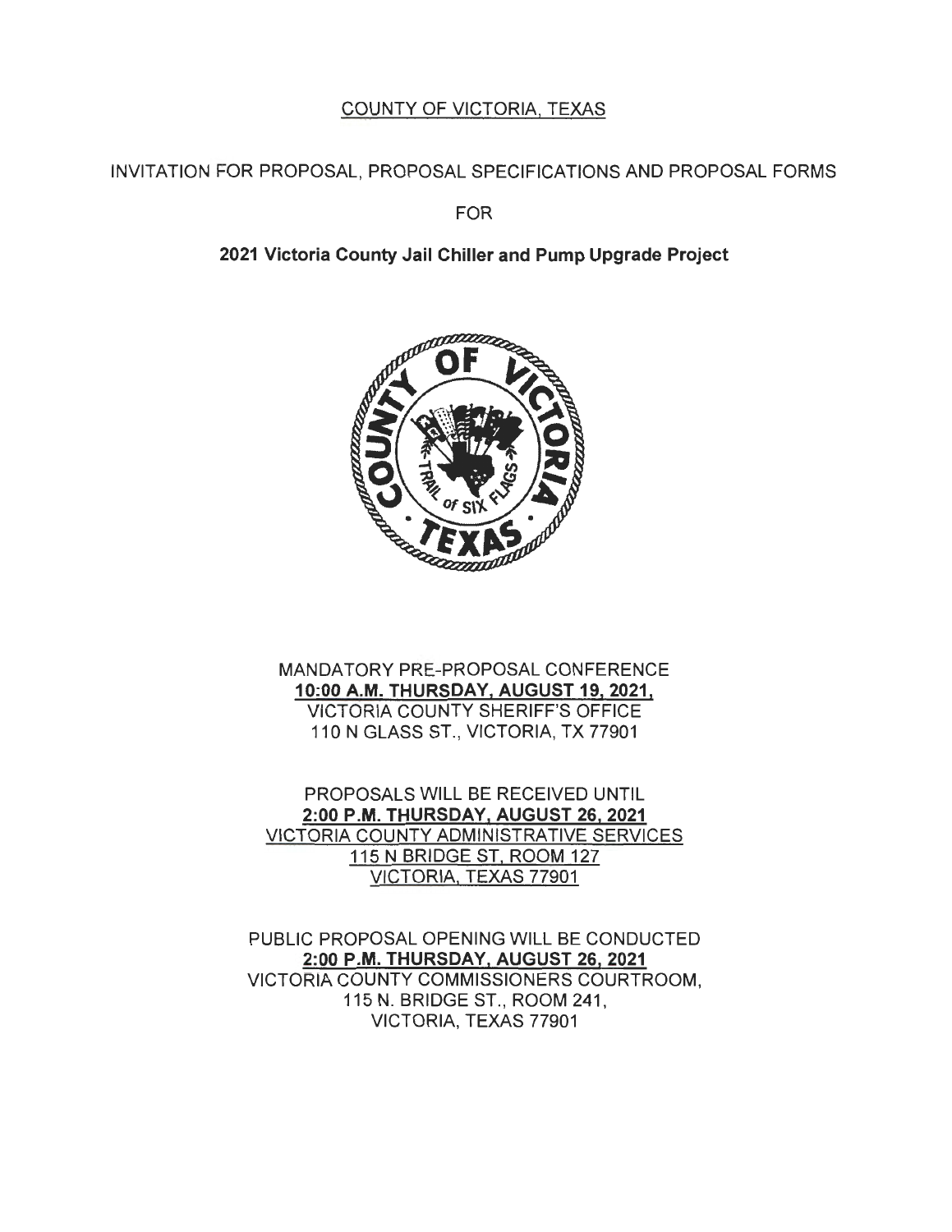### **INVITATION FOR PROPOSAL**

**The Commissioners' Court of Victoria County, Texas is accepting sealed proposals for the following:** 

#### **2021 Victoria County Jail Chiller and Pump Upgrade Project**

On May 3, 2021, the Victoria County Commissioners' Court passed a resolution under Section 2269.053{a) of the Texas Government Code, that the construction procurement method which provides the best value for Victoria County for a construction project titled "2021 Victoria County Jail Chiller and Pump Upgrade Project" is the Competitive Sealed Proposal Method specified under Subchapter D of Chapter 2269, Contracting and Delivery Procedures for Construction Projects of the Texas Government Code.

Proposal documents may be downloaded from the County of Victoria website at address http://vctx.org or obtained by emailing the Victoria County Facilities Manager, Kelly R. Hubert at khubert@vctx.org. Documents in PDF format will be e-mailed to proposers on request.

The method of payment for this project shall be from current Victoria County Operating Funds and/or Reserve Funds.

All proposals equal to or greater than \$100,000.00 including any additive alternates, must be accompanied by proposal security in the form of a cashier's check, certified check or proposal bond made payable without recourse to Victoria County in an amount equal to or not less than S% of the proposal amount including any additive alternates. Performance and labor and material payment bonds will be required equal to 100% of the contract amount, if equal to or more than \$100,000.00. Payment Bonds, only, are required if proposal is equal to or greater than \$25,000.00, but less than \$100,000.00. Prevailing wages adopted by the Victoria County and published in the proposal documents must be paid on this project.

Proposals shall include all materials, labor, permits, fees, bonds and insurance.

A mandatory pre-proposal conference will be held at 10:00 a.m., Thursday, August 19, 2021, at the site located at 110 N Glass St., Victoria, TX 77901. Proposals received after the stated time and date or from a proposer who did not attend the mandatory pre-proposal conference will be returned to the proposer unopened.

Proposals shall be received by:

John A. Johnston, PE, Victoria County Engineer, 115 N. Bridge, Room 127, Victoria, Texas, 77901 until 2:00P.M., Thursday, August 26, 2021.

The outside of the envelope shall be plainly marked:

**"2021 Victoria County Jail Chiller and Pump Upgrade Project"**  Attn: John A. Johnston, PE, Victoria County Engineer

Late submissions will not be accepted under any circumstances. The Victoria County phone system in the Administrative Services Office and the Victoria County Commissioners' Courtroom shall be the official time of receipt. Responses received after the deadline will be returned unopened.

Proposal will be held unopened until August 26, 2021, when they will be opened and the Respondent's name read aloud during a public meeting beginning at 2:00 P.M. The public meeting will be held in the Victoria County Commissioners' Courtroom, located at 115 N. Bridge St., Room 241, Victoria, Texas 77901. Formal action on proposals will be considered at a future meeting at Victoria County Commissioners' Court. Proposals shall include all requirements to be considered.

Awards will be made during a succeeding Victoria County Commissioners' Court meeting.

No proposals may be withdrawn for a period of 60 days subsequent to the opening of the proposals without the consent of the County. The County reserves the right to reject any and/or all proposals and to accept any proposal deemed by the County as providing the best value for and being most beneficial to the County, and to waive all formalities in the proposal process.

Witness my hand this 2nd day of August, 2021, Michelle Samford, County Auditor, Victoria County, Texas

Publication Dates: August 8, 2021 August 15, 2021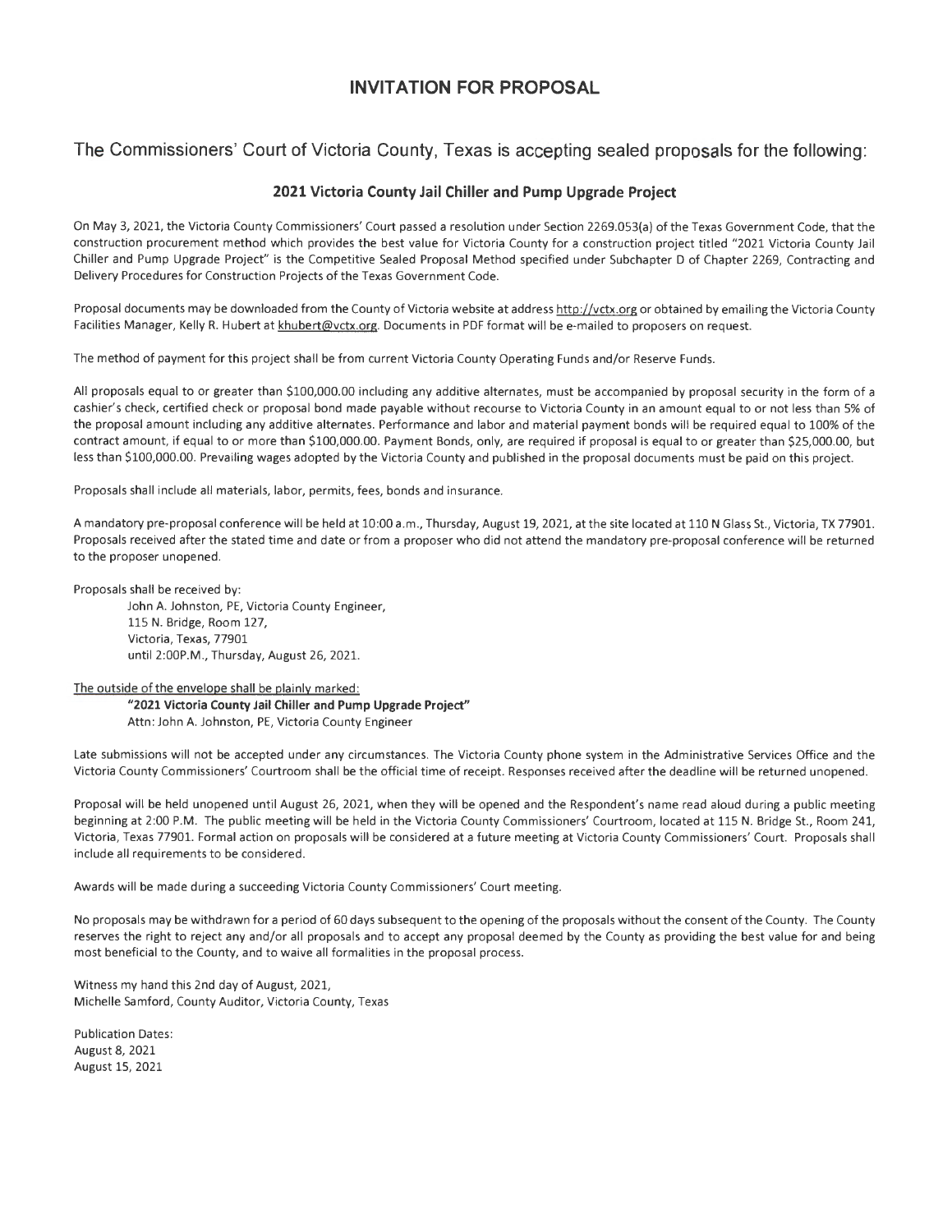#### **RESPONDENT'S COMPLIANCE CERTIFICATION**

## THIS SECTION MUST BE COMPLETED, SIGNED, AND RETURNED WITH RESPONDENT'S PROPOSAL. FAILURE TO SIGN AND RETURN THIS SECTION MAY RESULT IN THE REJECTION OF YOUR PROPOSAL.

- 1 By signature hereon, Respondent offers and agrees to furnish all services as described in this RFP at the prices quoted and comply with all terms, conditions, and requirements set forth in the RFP documents and contained herein.
- 2 By signature hereon, Respondent affirms that it has not given, nor intends to give at any time hereafter, any economic opportunity, future employment, gift, loan, gratuity, special discount, trip, favor or service to a public servant in connection with the submitted Proposal. Failure to sign hereon, or signing a false statement, may void the proposal or any resulting contracts at Victoria County's option, and the Respondent may be removed from all future proposal lists.
- 3 By signature hereon, a corporate Respondent certifies that it is not currently delinquent in the payment of any Franchise Taxes due under Chapter 171, Texas Tax Code, or that the corporation is exempt from the payment of such taxes, or that the corporation is an out-of-state corporation that is not subject to the Texas Franchise Tax, whichever is applicable. A false certification shall be deemed a material breach of contract and, at Victoria County's option, may result in cancellation of any resulting contract.
- 4 By signature hereon, the Respondent hereby certifies that neither the Respondent nor the firm, corporation, partnership or institution represented by the Respondent, or anyone acting for such firm, corporation, or institution has violated the antitrust laws of this state, codified in Section 15.01, et. seq., Texas Business and Commerce Code, or the Federal anti-trust laws, nor communicated directly or indirectly the proposal made to any competitor or any other person engaged in such line of business.
- 5 By signature hereon, Respondent certifies that all statements and information prepared and submitted in response to this RFP are current, complete and accurate.
- 6 By signature hereon, Respondent certifies that the individual signing this document and the documents made part of the RFP is authorized to sign such documents on behalf of the company and to bind the company under any contract which may result from the submission of this proposal.
- 7 By signature hereon, Respondent certifies as follows:

"Under Section 231.006, Texas Family Code, the vendor or applicant certifies that the individual or business entity named in this contract, is not ineligible to receive payment and acknowledges that this contract may be terminated, and payment may be withheld if this certification is inaccurate."

"Under Section 2155.004, Texas Government Code, the vendor or applicant certifies that the individual or business entity named in this bid or contract is not ineligible to receive the specified contract and acknowledges that this contract may be terminated, and payment withheld if this certification is inaccurate."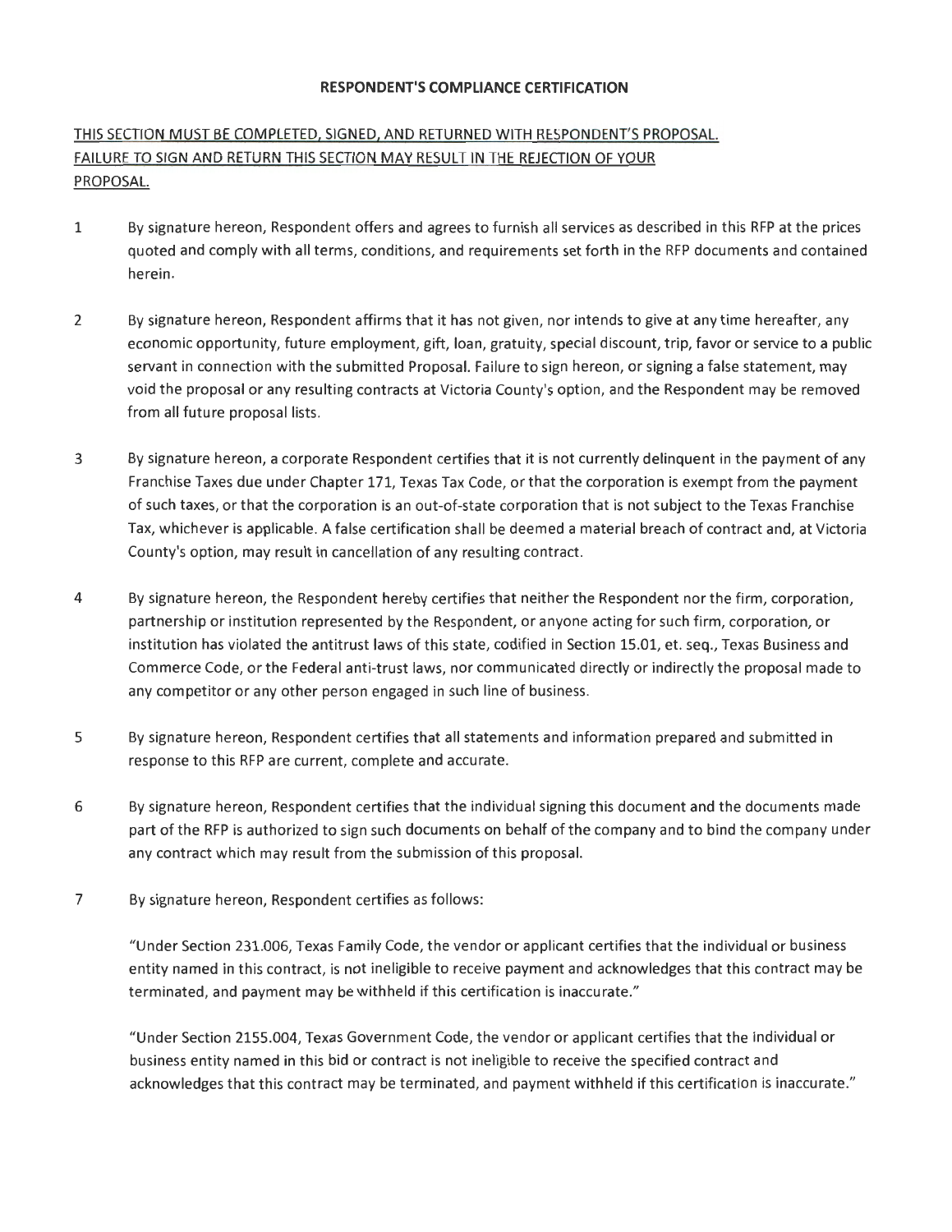"Under Section 2254.004, Texas Government Code, the vendor or applicant certifies that each individual or business entity proposed by Respondent as a member of its team that will engage in the practice of engineering or architecture was selected based on demonstrated competence and qualifications only."

- 9 By signature hereon, Respondent certifies that no relationship, whether as a relative, business associate, by capital funding agreement or by any other such kinship exists between Respondent and an employee of Victoria County, or Respondent has not been an employee of Victoria County within the immediate twelve (12) months prior to the RFP response. All such disclosures will be subject to administrative review and approval prior Victoria County entering into any contract with Respondent.
- 10 By signature hereon, Respondent affirms that no compensation has been received for participation in the preparation of the specifications for this RFP. (Ref. Section 3.102, Article 60lb, V.T.C.S.)
- 11 Respondent represents and warrants that all services to be provided in response to this RFP will meet or exceed the safety standards established and promulgated under the Federal Occupational Safety and Health law (Public Law 91-596) and its regulations in effect as of the date of this solicitation.
- 12 By signature hereon, Respondent signifies its compliance with all federal laws and regulations pertaining to Equal Employment Opportunities and Affirmative Action.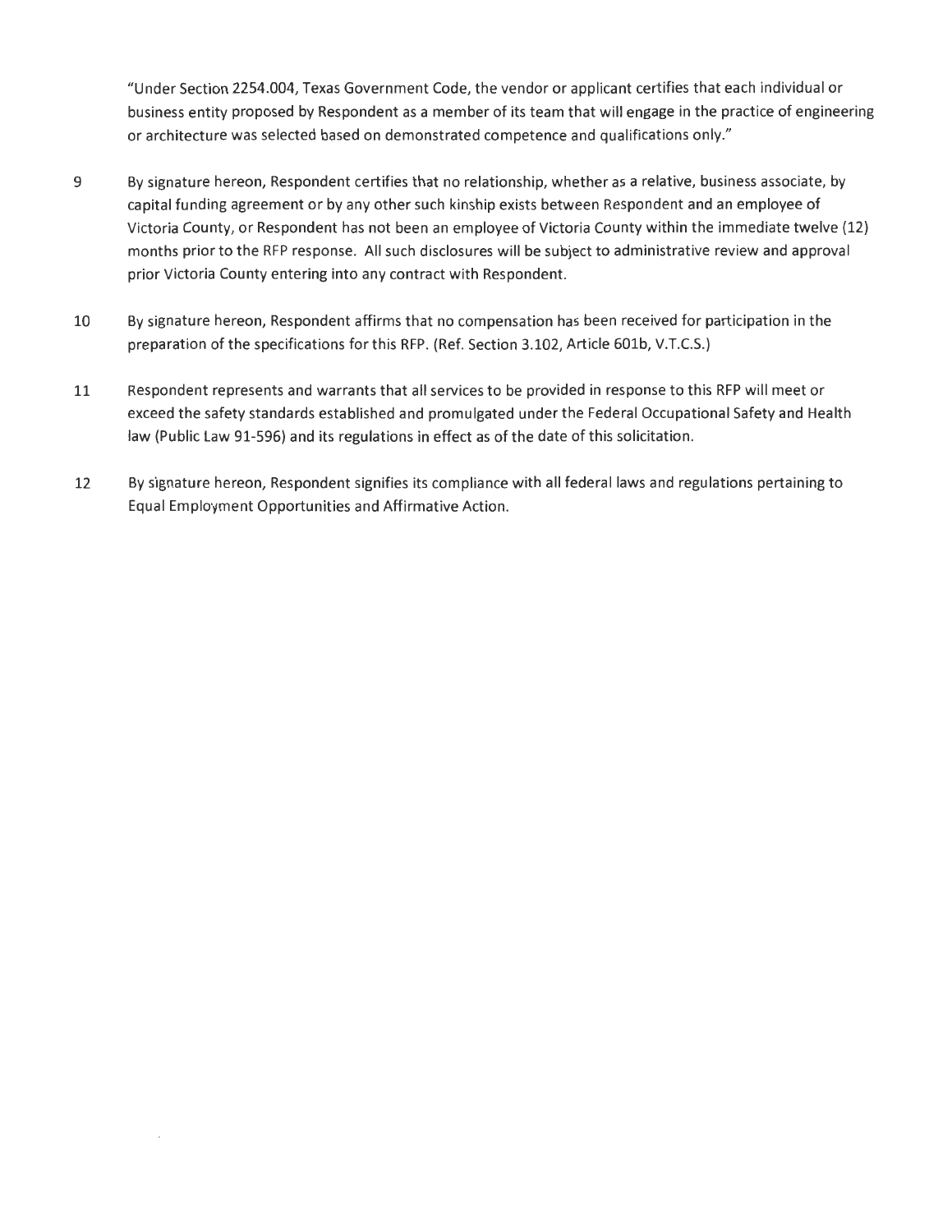| <b>Compliance Certification Signature:</b> |                                           |
|--------------------------------------------|-------------------------------------------|
| <b>Submitted By: Company Name</b>          | Malek<br>Inc                              |
| Authorized Signature                       |                                           |
| <b>Printed Name/Title</b>                  | Jacob Morales, General Manager            |
| Date                                       | 08/26/2021                                |
| Email                                      | jmorales@malekhvac.com                    |
| STATE OF TEXAS VIN No: - or- FEI No:       | 74-1656289                                |
| If Sole Owner:                             |                                           |
| SS No:                                     |                                           |
| If a Corporation:                          | Yes                                       |
| State of Incorporation:                    | Texas                                     |
| Charter No:                                | 271307                                    |
| <b>Street Address</b>                      | 2521 Antelope St, Corpus Christi TX 78408 |
| <b>Mailing Address</b>                     | PO Box 679                                |
| City, State, Zip Code                      | Corpus Christi TX 78403                   |
| <b>Telephone Number</b>                    | 361-888-8281                              |
| <b>Facsimile Number</b>                    | $361 - 888 - 7257$                        |
|                                            |                                           |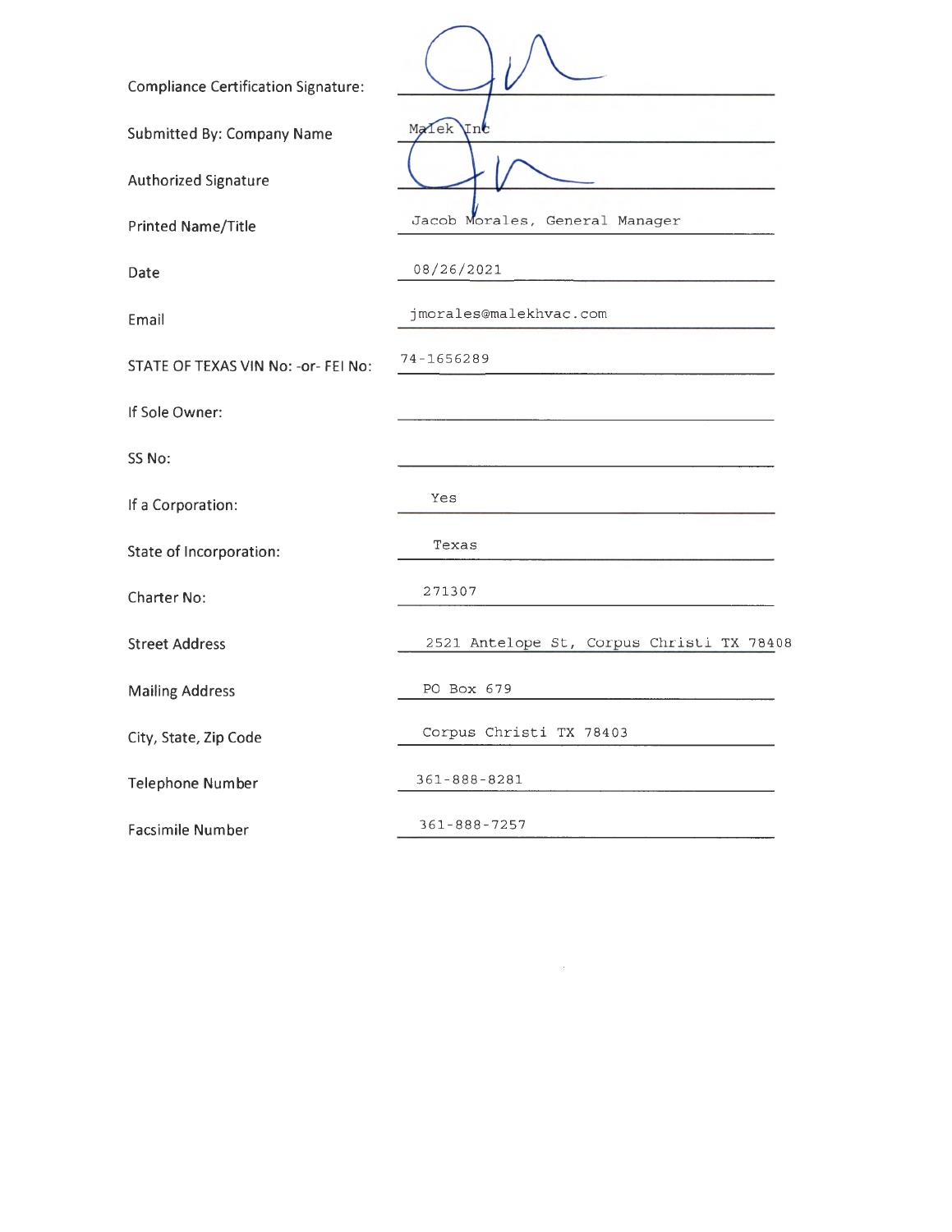#### **PROJECT RESOLUTION NO. 1 CONSTRUCTION PROCUREMENT METHOD VICTORIA COUNTY JAIL ClULLER AND PUMP UPGRADE PROJECT MECHANICAL AND/OR ELECTRICAL**

WHEREAS, Section 2269.056(a), of the Texas Government Code states that the governing body of a governmental entity that considers a construction contact using a method authorized by this chapter other than competitive bidding must, before advertising, determine which method provides the best value for the governmental entity, and

**WHEREAS,** the Victoria County Commissioners' Court has determined that the construction procurement method specified under SUBCHAPTER D. COMPETITIVE SEALED PROPOSAL METHOD of CHAPTER 2269, CONTRACTING AND DELIVERY PROCEDURES FOR CONSTRUCTION PROJECTS of the Texas Government Code provides the best value for Victoria County for the construction project titled "Victoria County Jail Chiller and Pump Upgrade Project";

**THEREFORE, LET IT BE RESOLVED** by the Victoria County Commissioners.' Court that the Court has decided to use the Competitive Sealed Proposal process as specified < under SUB CHAPTER **D:** COMPETITIVE SEALED PROPOSAL METHOD of CHAPTER 2269, CONtRACTING AND.DELIVERY PROCEDURES FOR CONSTRUCTION PROJECTS of the Texas Government. Code for the construction project titled "Victoria County Jail Chiller and Pump Upgrade Project".

PASSED AND ADOPTED on this 3rd day of May 2021.

Moporable Ben Zeller, County Judge

**ATTEST:** 



County Clerk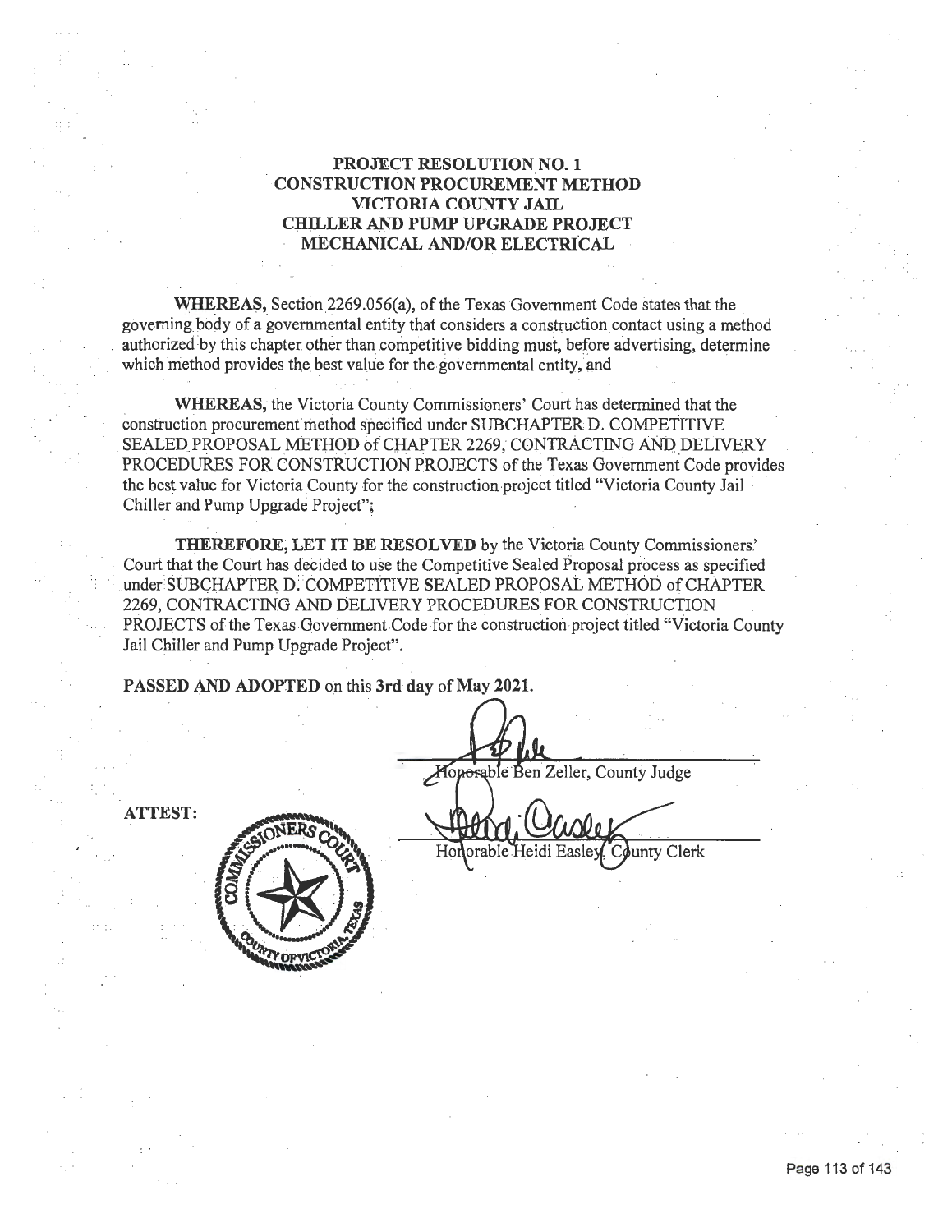#### **PROJECT RESOLUTION NO. 2 DELEGATION OF AUTHORITY VICTORIA COUNTY JAIL CHILLER AND PUMP UPGRADE PROJECT** . **MECHANICAL AND/OR ELECTRICAL**

**WHEREAS, Section 2269.053(a), of the Texas Government Code provides that the** governing body of a governmental entity may delegate its authority under this chapter regarding in action aiitl xorized or required by this chapter to a designated representative; committee, or other person, and

**WHEREAS, the Victoria County Commissioners' Court wishes to delegate its authority** under SUBCHAPTER D. COMPETITIVE SEALED PROPOSAL METHOD of CHAPTER 2269, CONTRACTING AND DELIVERY PROCEDURES FOR CONSTRUCTION PROJECTS, of the Texas Government Code to the designated person of Ben Zeller, County Judge; as authorized by Section 2269.053(a); of the Texas Government Code as it relates to all aspects of the methods and processes in Subchapter D and all other relevant portions of Chapter 2269 of the Texas Government Code for the; Victoria County construction project titled "Victoria County Jail Chiller and Pump Upgrade Project";

**NOW THEREFORE BE IT RESOLVED** that the Victoria County Commissioners' Court hereby delegates its authority under SUBCHAPTER D. COMPETITIVE SEALED PROPOSAL METHOD of CHAPTER 2269, CONTRACTING AND DELIVERY PROCEDURES FOR CONSTRUCTION PROJECTS, of the Texas Government Code to the designated person of Ben Zeller, County Judge, as authorized by Section 2269.053(a), of the Texas Government Code as it relates to all aspects of the methods· and processes in Subchapter D and all other relevant portions of Chapter 2269 of the Texas Government Code for the Victoria County construction project titled "Victoria County Jail Chiller and Pump Upgrade Project", and

**THEREFORE LET IT BE FURTHER RESOLVED** by the Victoria County Commissioners' Court that it desires for Ben Zeller, County Judge, within the scope of the authority delegated to him as it relates to all aspects of the methods and processes in Subchapter D and all other relevant portions of Chapter 2269 of the Texas Government Code for the Victoria County construction project titled "Victoria County Jail Chiller and Pump Upgrade Project" to form a committee of his choosing which may, but not necessarily, include some members of the Commissioners' Court in numbers not establishing a quorum of the Court; Admihistration and Staff from the County as well as the Project Architects and Engineers to advise him in the selection process for Construction Services for the selection of an Offeror as prescribed under Subchapter D and all other relevant portions of Chapter 2269 of the Texas Goveminent Code.for said construction project and bring his recommendation of the Offeror who represents the best value to Victoria County to the Victoria County Commissioners' Court for final approval.

PASSED AND ADOPTED on this 3rd day of May 2021.

.. .

Ben Zeller, County Judge **ATTEST:** Honorable Heidi Easley, Cour **ATY OF VICT** 

Clerk

 $\mathcal{F}^{\mathcal{F}}$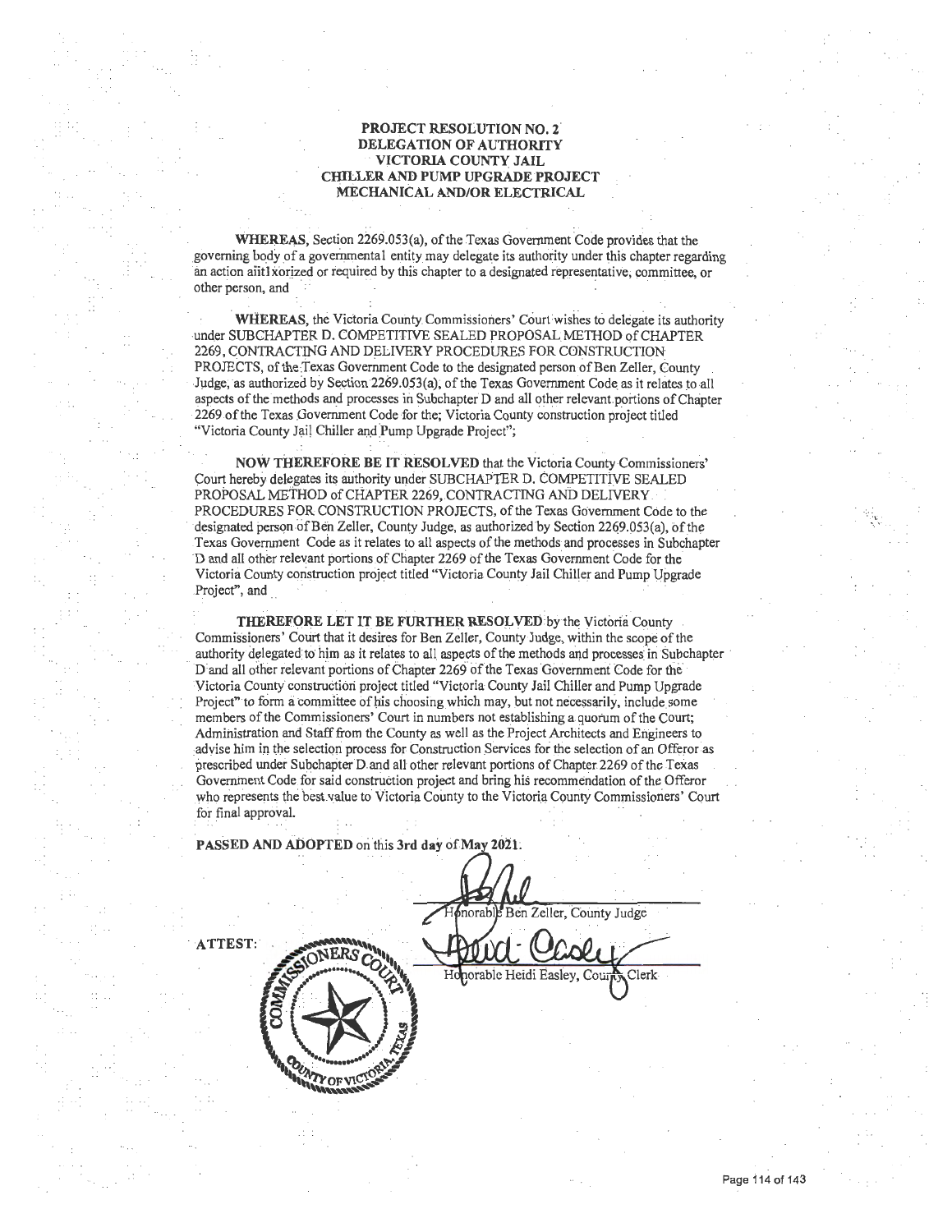#### **PROJECT RESOLUTION NO. 3 PREVAILING WAGE DETERMINATION VICTORIA COUNTY JAIL CH1LLER AND:PUMP UPGRADE PROJECT**  --**MECHANICAL AND/OR ELECTRICAL**

WHEREAS, Section 2258.022(a), of the Texas Government Code states: For a contract for a public work awarded by a political subdivision of the state, the public body shall determine the general prevailing rate of per diem wages in the locality in which the public work is to be performed -for each craft or type of worker needed to execute the contract and the prevailing rate for legal holiday and overtime work, and

**WHEREAS, Section 2258.022(a) of the Texas Government Code Subsections (1) and .**  $(2)$  go on to state the public body's options in fulfilling its statutory responsibility of determining prevailing wage rates as being:  $(1)$  conducting a survey of the wages received by  $$ classes of workers employed on projects of a character similar to the contract work in the political subdivision of the state in which the public work is to be performed; or (2) using the prevailing wage rate as determined by the United States Department of Labor in accordance with the Davis-J3acon Act (40 U.S.C. Section 276a et seq.), and its subsequent amendments;

**NOW THEREFORE BE IT RESOLVED** that the Victoria County Commissioners' Court hereby selects Section 2258.022(a), Subsection (2) of the Texas Government Code as its option in determining the general prevailing rate of per diem wages in the locality in which the public work is fo be performed for each craft or type of worker needed to execute\_ the contract and the prevailing rate for legal holiday and overtime work as determined by the United States Department of Labor in accordance with the Davis-Bacon Act (40 U.S.C. Section 276a et seq.), and its subsequent amendments as can be found on the following web site (www.wdol.gov/dba.aspx#0,) for the construction project titled "Victoria County Jail Chiller and Pump Upgrade Project".

**PASSED AND ADOPTED** on this **3rd day of May 2021.** 

Hoporable Ben Zeller, County Judge

**ATTEST:** 



Honorable Heidi Easley, County Clerk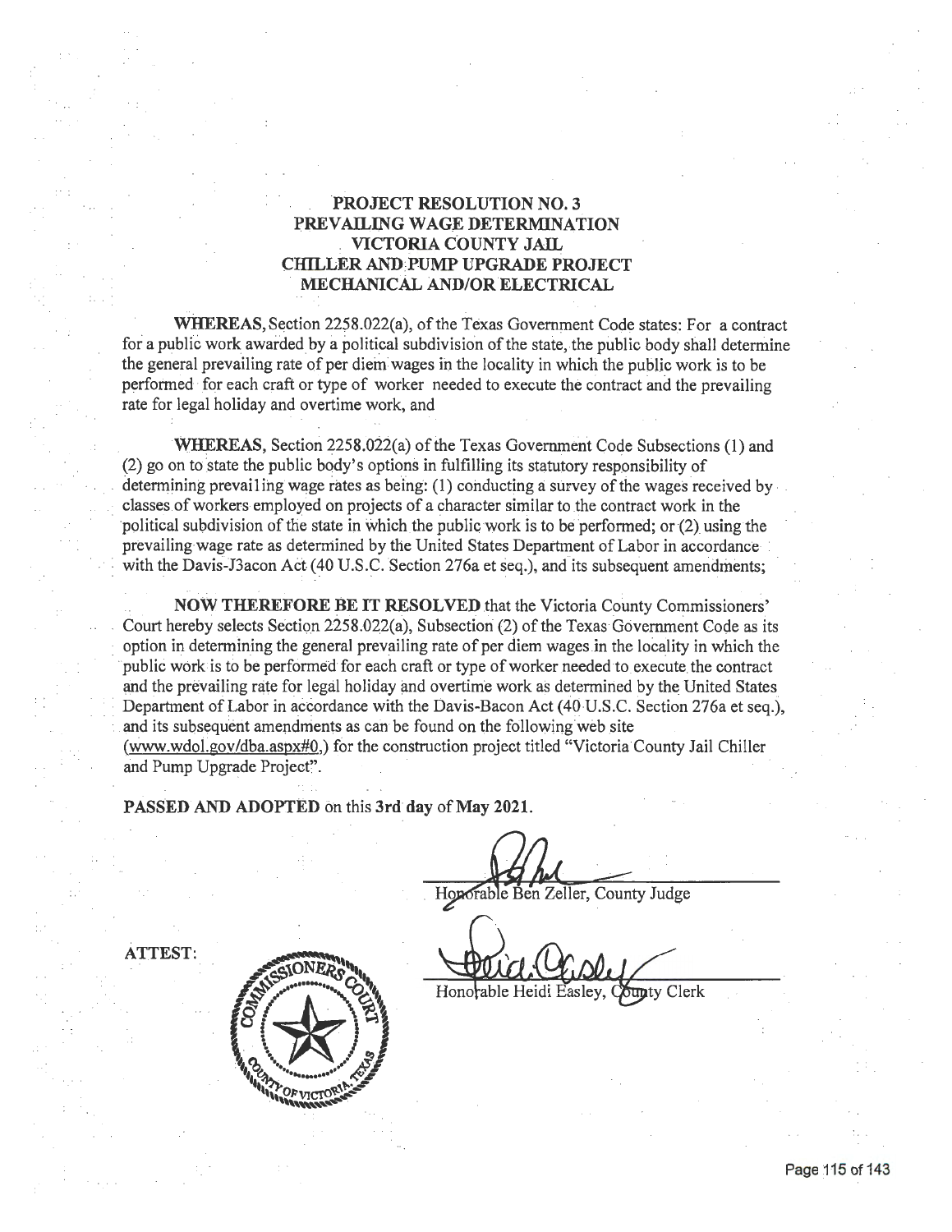### PROJECT RESOLUTION NO. 4 SELECTION CRITERIA VICTORIA COUNTY JAIL CHILLER AND PUMP UPGRADE PROJECT MECHANICAL AND/OR ELECTRICAL

WHEREAS, Section 2269.053(a), of the Texas Government Code provides that the governing body of a governmental entity may delegate its authority under this chapter regarding an action authorized or required by this chapter to a designated representative, committee, or other person, and;

WHEREAS, the Victoria Count Commissioners' Court by resolution adopted on April 29, 2019 did delegate its authority under SUBCHAPTER D. COMPETITIVE SEALED PROPOSAL METHOD of CHAPTER 2269, CONTRACTING AND DELIVERY PROCEDURES FOR CONSTRUCTION PROJECTS, SECTION 2269. 153, EVALUATION OF OFFERORS, and SECTION 2269. 154, SELECTION OF OFFEROR, of the Texas Government Code to the designated person of Ben Zeller, County Judge, as authorized by Section 2269.053(a), of the Texas Government Code as it relates to the evaluation process as prescribed under Section 2269 .153 and selection of an Offeror as prescribed under Section 2269. 154 of the Texas Government Code as well as all other aspects of the methods and processes in Subchapter D and all other relevant portions of Chapter 2269 for the Victoria County construction project titled "Victoria County Jail Chiller and Pump Upgrade Project";

AND WHEREAS the Victoria County Commissioners' Court stated in that resolution that its desire was for Ben Zeller, County Judge, within the scope of the authority delegated to him under Section 2269.153 EVALUATION OF OFFERORS and 2269.154, SELECTION OF OFFEROR as well as all other aspects of the methods and processes in Subchapter D and all other relevant portions of Chapter 2269 of the Texas Government Code for the Victoria County construction project titled "Victoria County Jail Chiller and Pump Upgrade Project" to form a committee of his choosing which may, but not necessarily, include some members of the Victoria County Commissioners' Court in numbers not establishing a quorum of the Court; Administration and Staff from the County; as well as the Project Architects and Engineers to advise him in the evaluation and selection process for Construction Services for the selection of an Offeror as prescribed under Sections 2269 .153 and 2269 .154 of the Texas Government Code for said construction project and bring his recommendation of the Offeror who represents the best value to the Victoria County Commissioners' Court for final' approval.

NOW THEREFORE BE IT RESOLVED by Ben Zeller, County Judge, that he hereby appoints the following committee to advise him in the selection of offeror process under Sections 2269.153 and 2269.154 for Construction Services as prescribed by the Texas Government Code and as directed by the Victoria County Commissioners' Court:

John Johnston Kelly Hubert Kevin Janak Clint Ives Will Franklin Charles Williamson Scott Stridde / Jared Merdes County Engineer County Facilities Manager Commissioner, Precinct No. 2 Commissioner, Precinct No. 4 Chief Deputy Captain of Jail Operations Project Engineers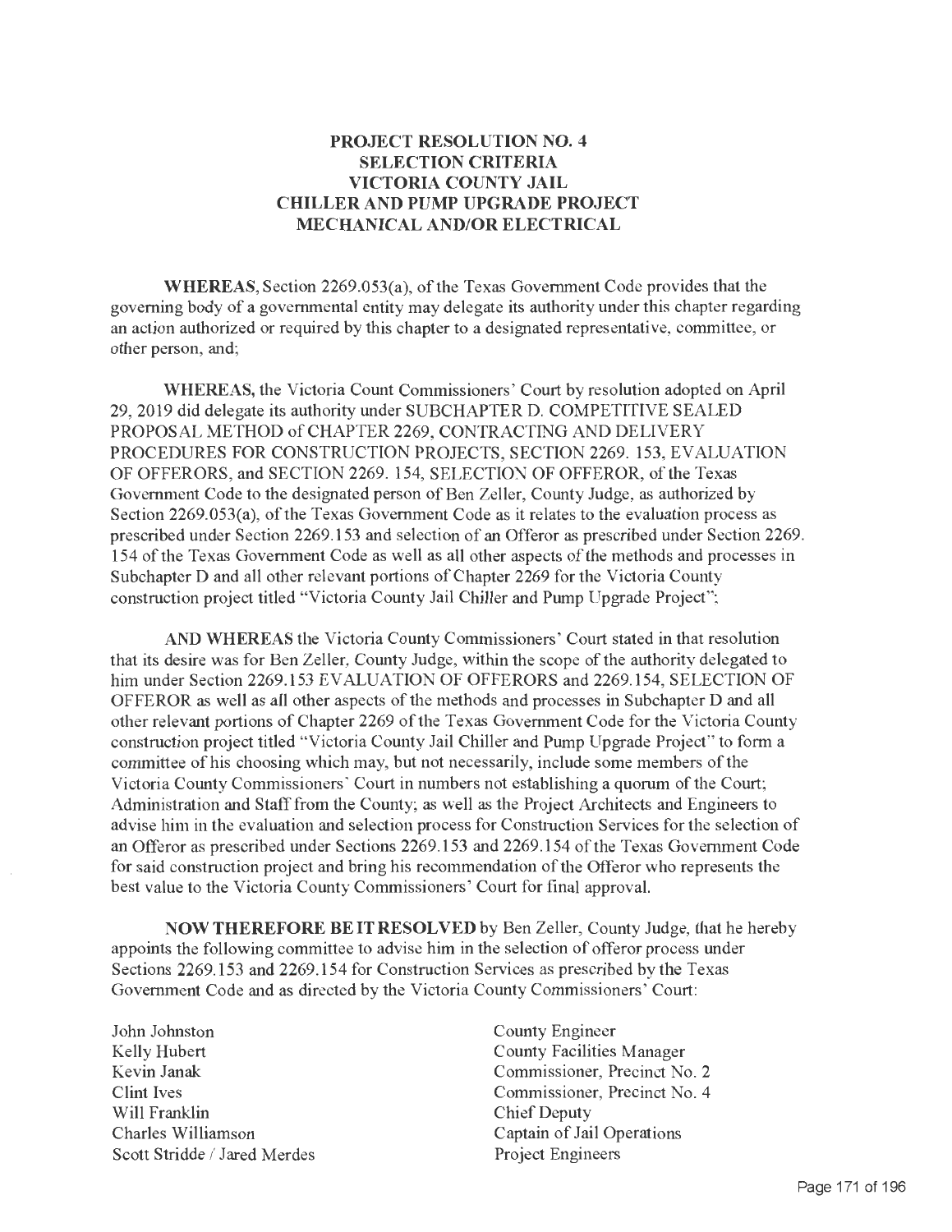**NOW THEREFORE LET IT BE FURTHER RESOLVED** by Ben Zeller, County Judge, that he has chosen the following weighted criteria for the committee, as a corporate body. to consider in the selection of an Offeror submitting a proposal on this project. The proposal selection criteria for ranking respondents/offerors will be based on weighted criteria which may or shall be considered under Texas Government Code Sections 2269.155 and Section 2269.055:

|                | <b>Total Ranking Percentages</b> | 100%   |
|----------------|----------------------------------|--------|
| 3.             | Project Time                     | 20%    |
| 2.             | Offeror's Qualifications         | 40%    |
| $\mathbf{1}$ . | Price                            | $40\%$ |

Further breakdowns and points awarded in these three main categories will be further defined in the final proposal documents.

PRESENTED FOR THE RECORD to the Victoria County Commissioners' Court by Ben Zeller. County Judge. on this **10th day of May 2021 .** 

Honorable Ben Zeller, County Judge Honorable Heidi Easley, County Clerk COUNT

**ATTEST:**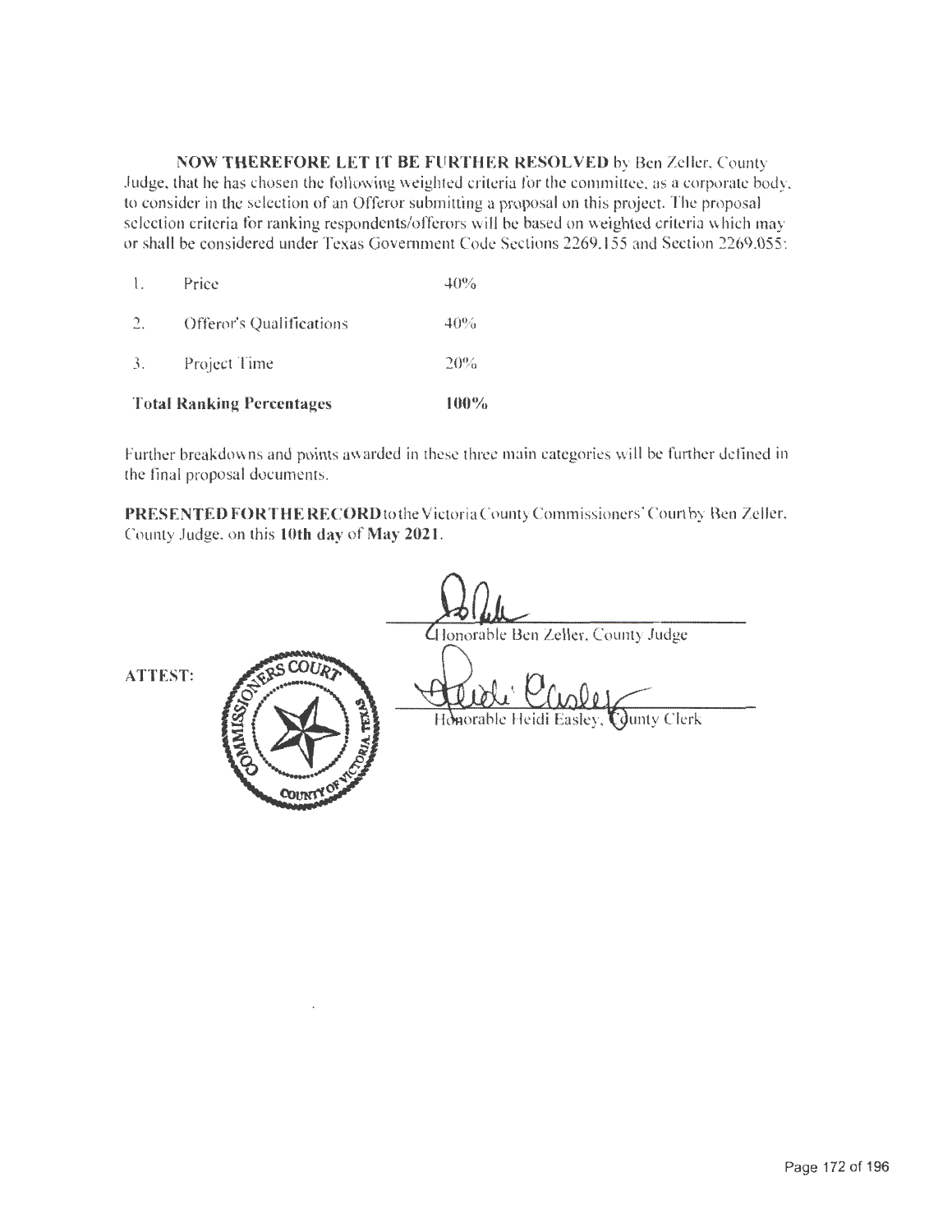## **CONTRACTORS PROPOSAL FORM 2021 VICTORIA COUNTY JAIL CHILLER AND PUMP UPGRADE PROJECT MECHANICAL AND/OR ELECTRICAL**

| Project Location:             | 101 N. Glass St, Victoria TX 77901                                                                                       |
|-------------------------------|--------------------------------------------------------------------------------------------------------------------------|
| Project Owner:                | Victoria County, Texas                                                                                                   |
| Project Engineer:             | Stridde, Callins & Associates, Inc. Texas Firm Registration # 6328                                                       |
| Proposal Deadline:            | Thursday, August 26, 2021, 2pm                                                                                           |
| Name of Proposer:             | Malek Inc                                                                                                                |
| Street or PO Box:             | PO Box 679                                                                                                               |
| City, State & Zip:            | Corpus Christi TX 78403                                                                                                  |
|                               | Mechanical Proposal*: 4616,000.00                                                                                        |
|                               | Maximum amount of time (days) building will be at reduced cooling capacity: ___                                          |
|                               | Maximum amount of time (hours) building will be at zero cooling capacity: $\underline{\phantom{a}'}$                     |
| Insulation Proposal*:         | With Mechanical Proposal                                                                                                 |
| <b>Electrical Proposal*:</b>  |                                                                                                                          |
| project in a timely manner.   | *Proposer agrees to furnish all material, labor, equipment, services, permits, bonds, fees and insurance to complete the |
| Acknowledgement of Addendums: |                                                                                                                          |
| Authorized Signature:         |                                                                                                                          |
|                               | Jacob Morales                                                                                                            |
| <b>Printed Name:</b>          |                                                                                                                          |
| Title:                        | General Manager                                                                                                          |
| Date:                         | 08/26/2021                                                                                                               |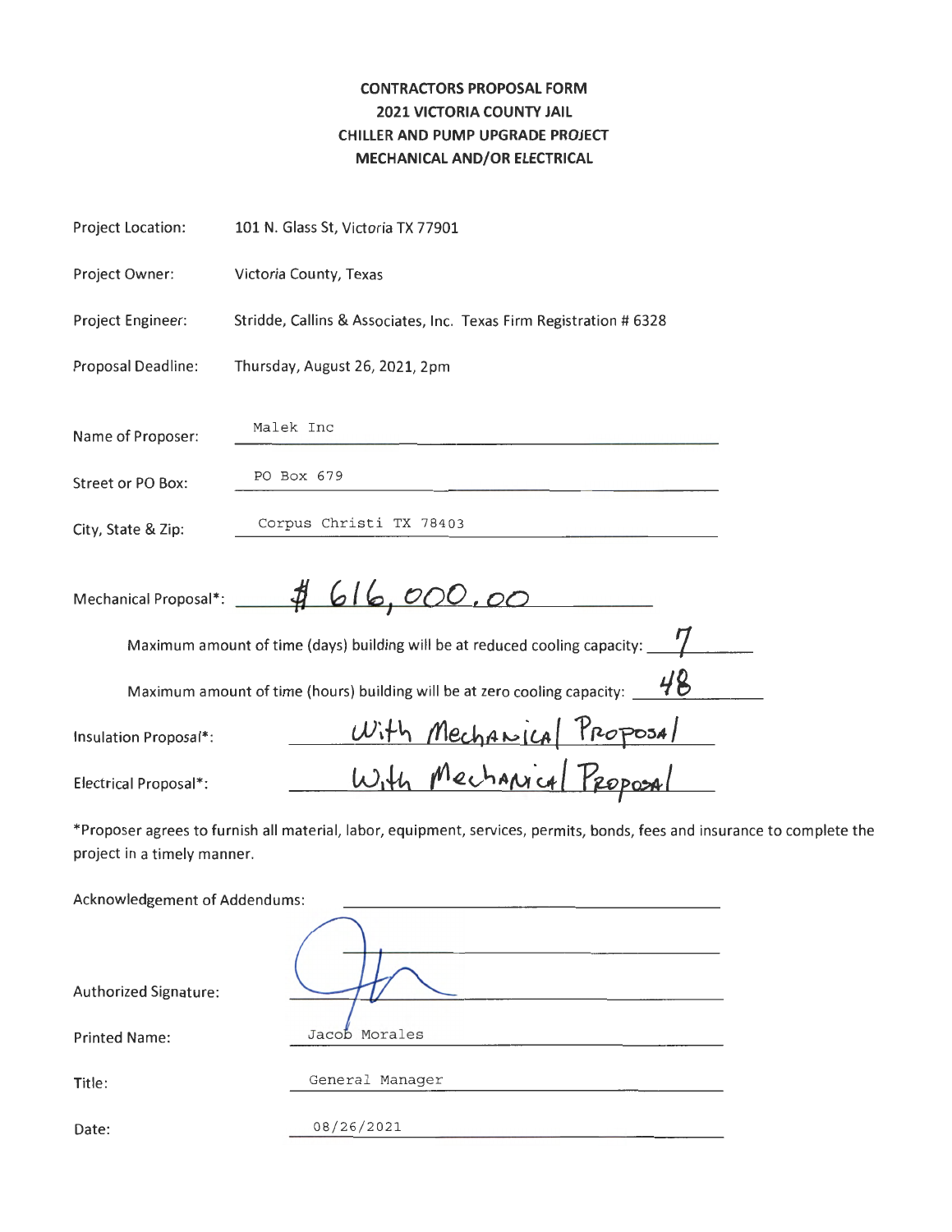### **RESIDENCE CERTIFICATION**

Pursuant to Texas Government Code §2252.001 et seq. , as amended, Victoria County requests Residence Certification. §2252.001 et seq. of the Government Code provides some restrictions on the awarding of governmental contract; pertinent provisions of §2252.001 are stated below:

"Nonresident bidder" refers to a person who is not a resident

"Resident bidder'' refers to a person whose principal place of business is in this state, including a contractor whose ultimate parent company or majority owner has its principal place of business in this state.

| I certify that | Malek Inc                            | is a Resident Bidder of Texas as |
|----------------|--------------------------------------|----------------------------------|
|                | (Company Name)                       |                                  |
|                | defined in Government Code §2252.001 |                                  |

I certify that **I certify that I** certify that (Company Name) as defined in Government Code §2252.001 and our principal place of business is

(City and State)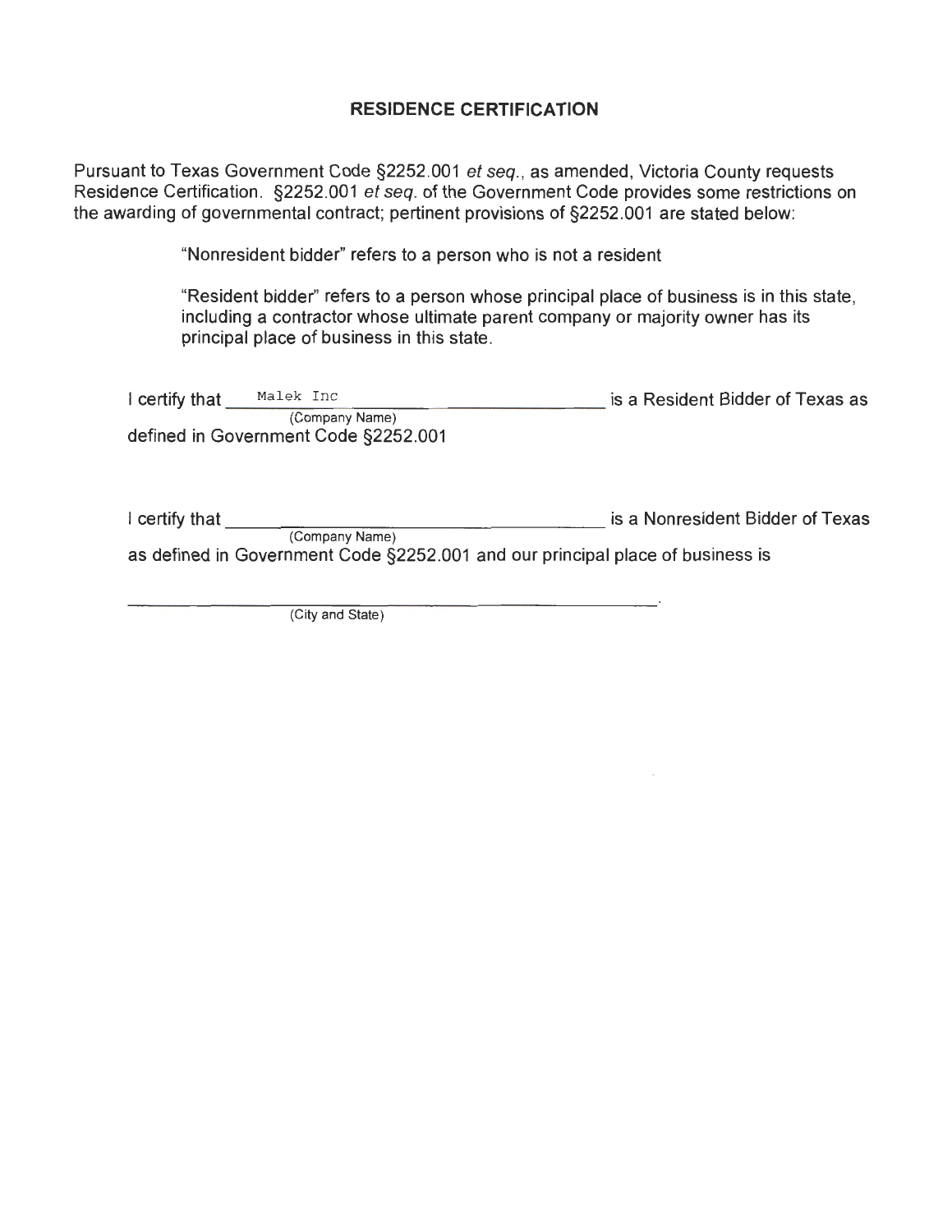| <b>CONFLICT OF INTEREST QUESTIONNAIRE</b><br>For vendor doing business with local governmental entity                                                                                                                                                                                                                                                                                                                                                                                                                                                                              | <b>FORM CIQ</b> |
|------------------------------------------------------------------------------------------------------------------------------------------------------------------------------------------------------------------------------------------------------------------------------------------------------------------------------------------------------------------------------------------------------------------------------------------------------------------------------------------------------------------------------------------------------------------------------------|-----------------|
| This questionnaire reflects changes made to the law by H.B. 23, 84th Leg., Regular Session.                                                                                                                                                                                                                                                                                                                                                                                                                                                                                        | OFFICE USE ONLY |
| This questionnaire is being filed in accordance with Chapter 176, Local Government Code, by a vendor who<br>has a business relationship as defined by Section 176.001(1-a) with a local governmental entity and the<br>vendor meets requirements under Section 176.006(a).                                                                                                                                                                                                                                                                                                         | Date Received   |
| By law this questionnaire must be filed with the records administrator of the local governmental entity not later<br>than the 7th business day after the date the vendor becomes aware of facts that require the statement to be<br>filed. See Section 176.006(a-1), Local Government Code.                                                                                                                                                                                                                                                                                        |                 |
| A vendor commits an offense if the vendor knowingly violates Section 176.006, Local Government Code. An<br>offense under this section is a misdemeanor.                                                                                                                                                                                                                                                                                                                                                                                                                            |                 |
| 11<br>Name of vendor who has a business relationship with local governmental entity.                                                                                                                                                                                                                                                                                                                                                                                                                                                                                               |                 |
| <b>NONE</b>                                                                                                                                                                                                                                                                                                                                                                                                                                                                                                                                                                        |                 |
| Check this box if you are filing an update to a previously filed questionnaire. (The law requires that you file an updated<br>completed questionnaire with the appropriate filing authority not later than the 7th business day after the date on which<br>you became aware that the originally filed questionnaire was incomplete or inaccurate.)<br>3<br>Name of local government officer about whom the information is being disclosed.                                                                                                                                         |                 |
| Name of Officer                                                                                                                                                                                                                                                                                                                                                                                                                                                                                                                                                                    |                 |
|                                                                                                                                                                                                                                                                                                                                                                                                                                                                                                                                                                                    |                 |
| Describe each employment or other business relationship with the local government officer, or a family member of the<br>officer, as described by Section 176.003(a)(2)(A). Also describe any family relationship with the local government officer.<br>Complete subparts A and B for each employment or business relationship described. Attach additional pages to this Form<br>CIQ as necessary.                                                                                                                                                                                 |                 |
| A. Is the local government officer or a family member of the officer receiving or likely to receive taxable income,<br>other than investment income, from the vendor?<br>No<br>B. Is the vendor receiving or likely to receive taxable income, other than investment income, from or at the direction                                                                                                                                                                                                                                                                              |                 |
| of the local government officer or a family member of the officer AND the taxable income is not received from the<br>local governmental entity?                                                                                                                                                                                                                                                                                                                                                                                                                                    |                 |
| Yes<br>No                                                                                                                                                                                                                                                                                                                                                                                                                                                                                                                                                                          |                 |
| $\overline{4}$<br>$\overline{5}$<br>Describe each employment or business relationship that the vendor named in Section 1 maintains with a corporation or<br>other business entity with respect to which the local government officer serves as an officer or director, or holds an<br>ownership interest of one percent or more.<br>$6 \mid$<br>Check this box if the vendor has given the local government officer or a family member of the officer one or more gifts<br>as described in Section $176.003(a)(2)(B)$ , excluding gifts described in Section $176.003(a-1)$ .<br>7 |                 |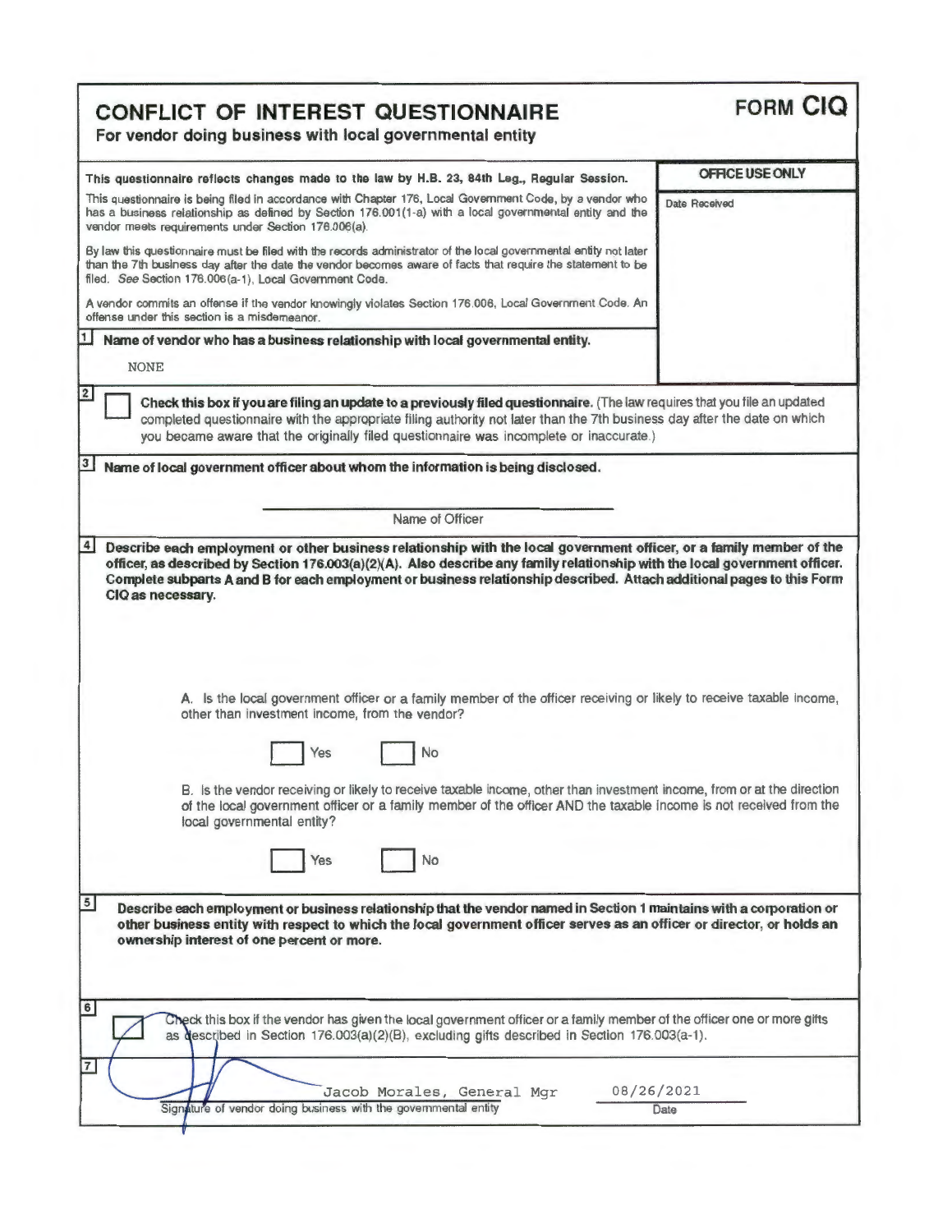# **CONFLICT OF INTEREST QUESTIONNAIRE For vendor doing business with local governmental entity**

A complete copy of Chapter 176 of the Local Government Code may be found at http ://www.statutes .legis.state.tx.us/ Docs/LG/htm/LG.176.htm. For easy reference, below are some of the sections cited on this form.

**Local Government Code§ 176.001(1-a):** "Business relationship" means a connection between two or more parties based on commercial activity of one of the parties. The term does not include a connection based on :

(A) a transaction that is subject to rate or fee regulation by a federal, state , or local governmental entity or an agency of a federal, state , or local governmental entity;

(B) a transaction conducted at a price and subject to terms available to the public ; or

(C) a purchase or lease of goods or services from a person that is chartered by a state or federal agency and that is subject to regular examination by, and reporting to, that agency.

#### **Local Government Code§ 176.003(a)(2)(A) and (8):**

(a) A local government officer shall file a conflicts disclosure statement with respect to a vendor if:

(2) the vendor:

(A} has an employment or other business relationship with the local government officer or a family member of the officer that results in the officer or family member receiving taxable income, other than investment income, that exceeds \$2,500 during the 12-month period preceding the date that the officer becomes aware that

(i) a contract between the local governmental entity and vendor has been executed ; or

(ii) the local governmental entity is considering entering into a contract with the vendor;

(B) has given to the local government officer or a family member of the officer one or more gifts that have an aggregate value of more than \$100 in the 12-month period preceding the date the officer becomes aware that :

- (i) a contract between the local governmental entity and vendor has been executed ; or
- (ii) the local governmental entity is considering entering into a contract with the vendor.

#### **Local Government Code§ 176.00G(a) and (a-1)**

(a) A vendor shall file a completed conflict of interest questionnaire if the vendor has a business relationship with a local governmental entity and:

(1) has an employment or other business relationship with a local government officer of that local governmental entity, or a family member of the officer, described by Section 176.003(a)(2)(A) ;

(2) has given a local government officer of that local governmental entity, or a family member of the officer, one or more gifts with the aggregate value specified by Section 176.003(a)(2)(B), excluding any gift described by Section 176.003(a-1 ); or

 $(3)$  has a family relationship with a local government officer of that local governmental entity.

(a-1) The completed conflict of interest questionnaire must be fi led with the appropriate records administrator not later than the seventh business day after the later of:

(1) the date that the vendor:

(A} begins discussions or negotiations to enter into a contract with the local governmental entity: or

(8) submits to the local governmental entity an application , response to a request for proposals or bids , correspondence , or another writing related to a potential contract with the local governmental entity; or

(2) the date the vendor becomes aware :

(A) of an employment or other business relationship with a local government officer, or a family member of the officer, described by Subsection (a) ;

- (B) that the vendor has given one or more gifts described by Subsection (a) ; or
- (C) of a family relationship with a local government officer.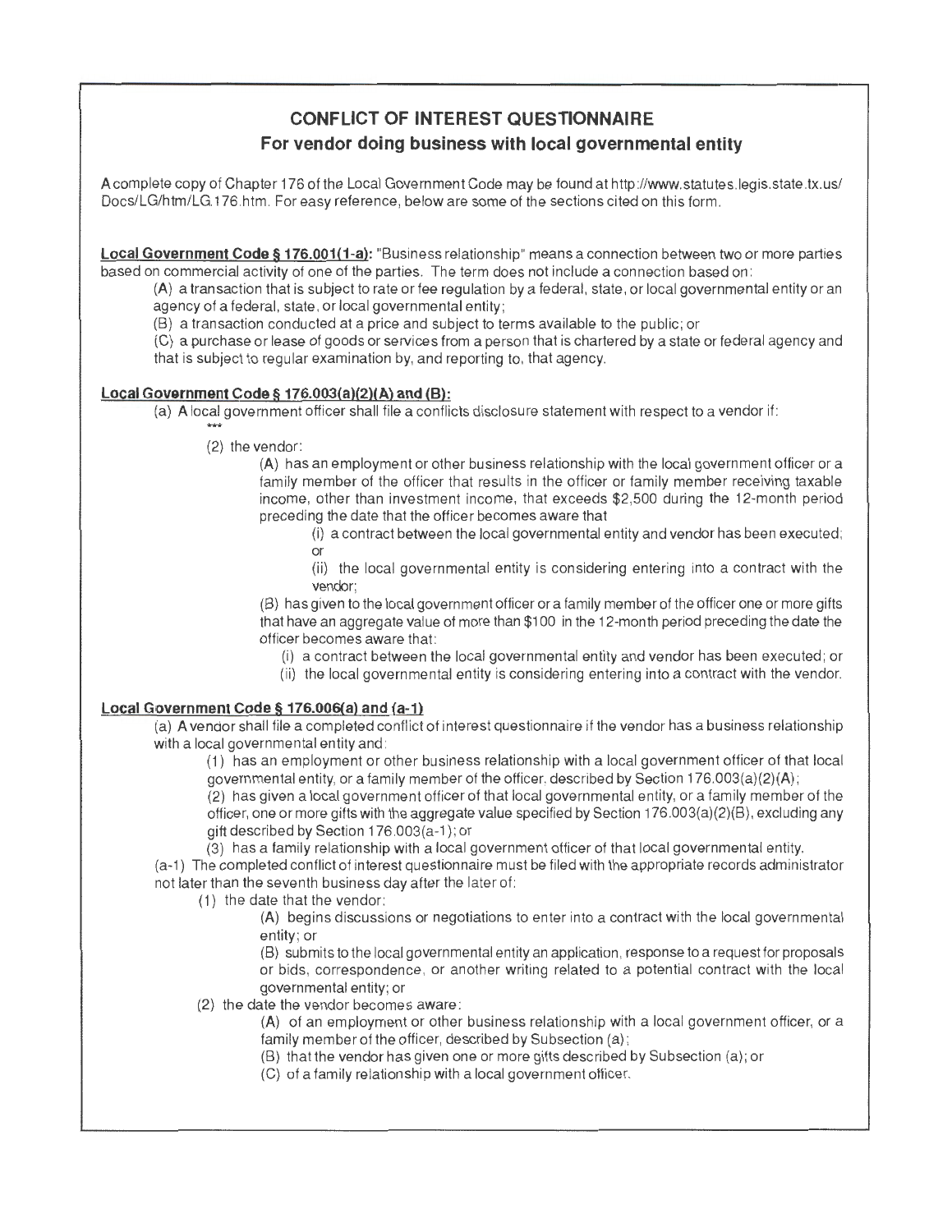### **Implementation of House Bill 1295**

#### **Certificate of Interested Parties (Form 1295):**

In 2015, the Texas Legislature adopted House Bill1295, which added section 2252.908 of the Government Code. The law states that a governmental entity or state agency may not enter into certain contracts with a business entity unless the business entity submits a disclosure of interested parties to the governmental entity or state agency at the time the business entity submits the signed contract to the governmental entity or state agency.

The law applies (with a few exceptions) only to a contract between a business entity and a governmental entity or state agency that either (1) requires an action or vote by the governing body of the entity or agency before the contract may be signed or (2) has a value of at least \$1 million. The disclosure requirement applies to a contract entered into on or after January 1, 2016.

#### **Changed or Amended Contracts:**

Form 1295 is only required for a change made to an existing contract in certain circumstances: (1) if a Form 1295 was not filed for the existing contract, then a filing is only required if the changed contract either requires an action or vote by the governing body or the value of the changed contract is at least \$1 million; or (2) if a Form 1295 was filed for the·existing contract, then another filing is only required for the changed contract if there is a change to the information disclosed in the Form 1295, the changed contract requires an action or vote by the governing body, or the value of the changed contract increases by at least \$1 million.

As ·required by law, the Commission adopted the Certificate of Interested Parties form (Form 1295) on October 5, 2015. The Commission also adopted rules (Chapter 46) to implement the law. The Commission does not have any additional authority to enforce or interpret section 2252. 908 of the Government Code.

### **Filing Process:**

A business entity must use the Form 1295 filing application the Commission created to enter the required information on Form 1295 and print a copy of the completed form. Once entered into the filing application, the completed form will include a unique certification number, called a "certification of filing."

An authorized agent of the business entity must sign the printed copy of the form affirming under the penalty of perjury that the completed form is true and correct.

The completed, printed, and signed Form 1295 bearing the unique certification of filing number must be filed with the governmental body or state agency with which the business entity is entering into the contract.

#### **Acknowledgement by State Agency or Governmental Entity:**

The governmental entity or state agency must acknowledge receipt of the filed Form 1295 with the certification of filing, using the Commission's filing application, not later than the 30th day after the date the governing body or state agency receives the Form 1295. The Commission will post the completed Form 1295 to its website within seven business days after the governmental entity or state agency acknowledges receipt of the form.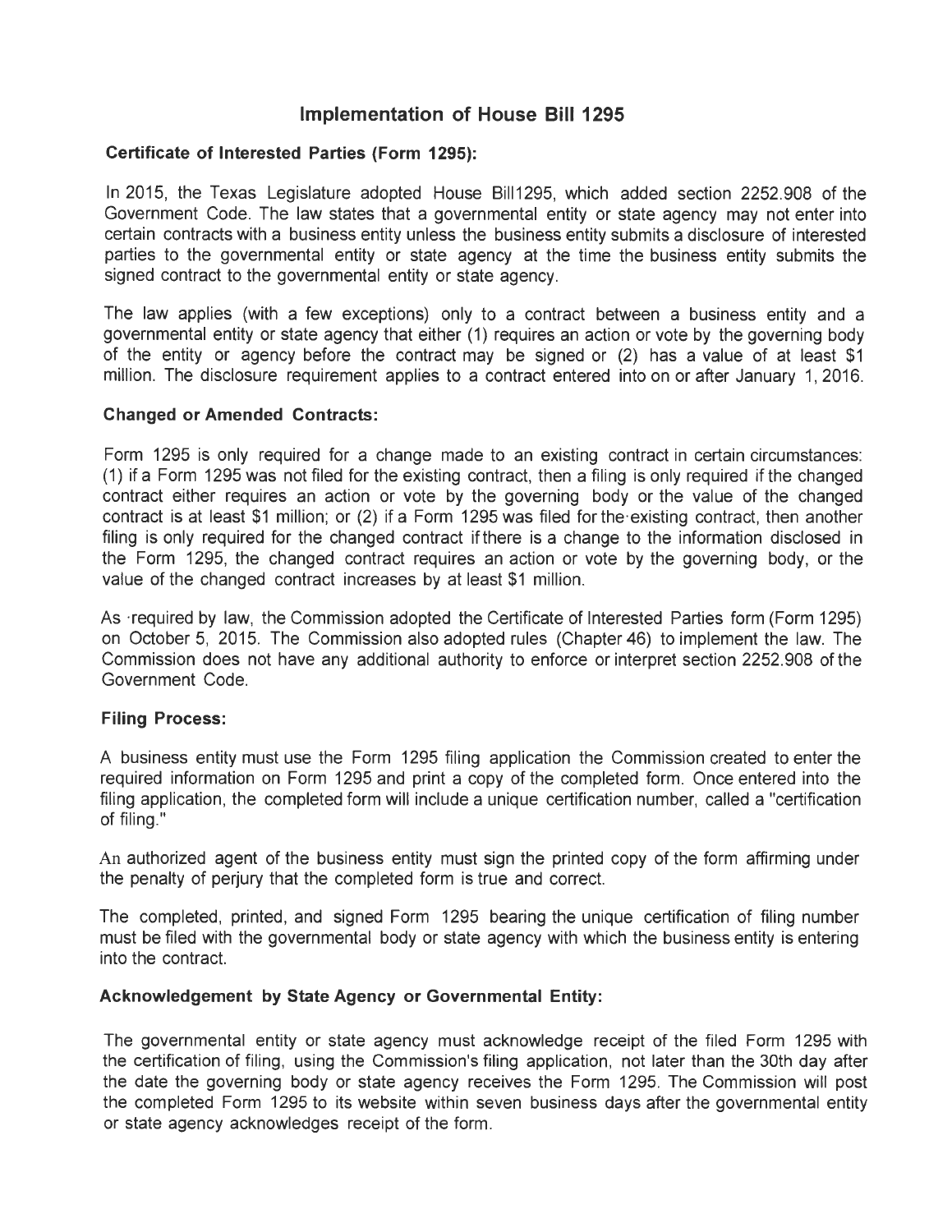### **Additional Information:**

Section 2252.908, Government Code.

Certificate of Interested Parties (Form 1295)\*\*

**\*\*This is a sample form for illustration purposes only. DO NOT FILL OUT THIS SAMPLE FORM. Form 1295 MUST BE FILED ELECTRONICALLY! Paper copies and PDF copies of this sample form are not accepted!** 

Chapter 46, Ethics Commission Rules (includes new rule 46.4, regarding changes to contracts, which went into effect on January 1, 2017)

Frequently Asked Questions

*Last Revision: December 21, 2017*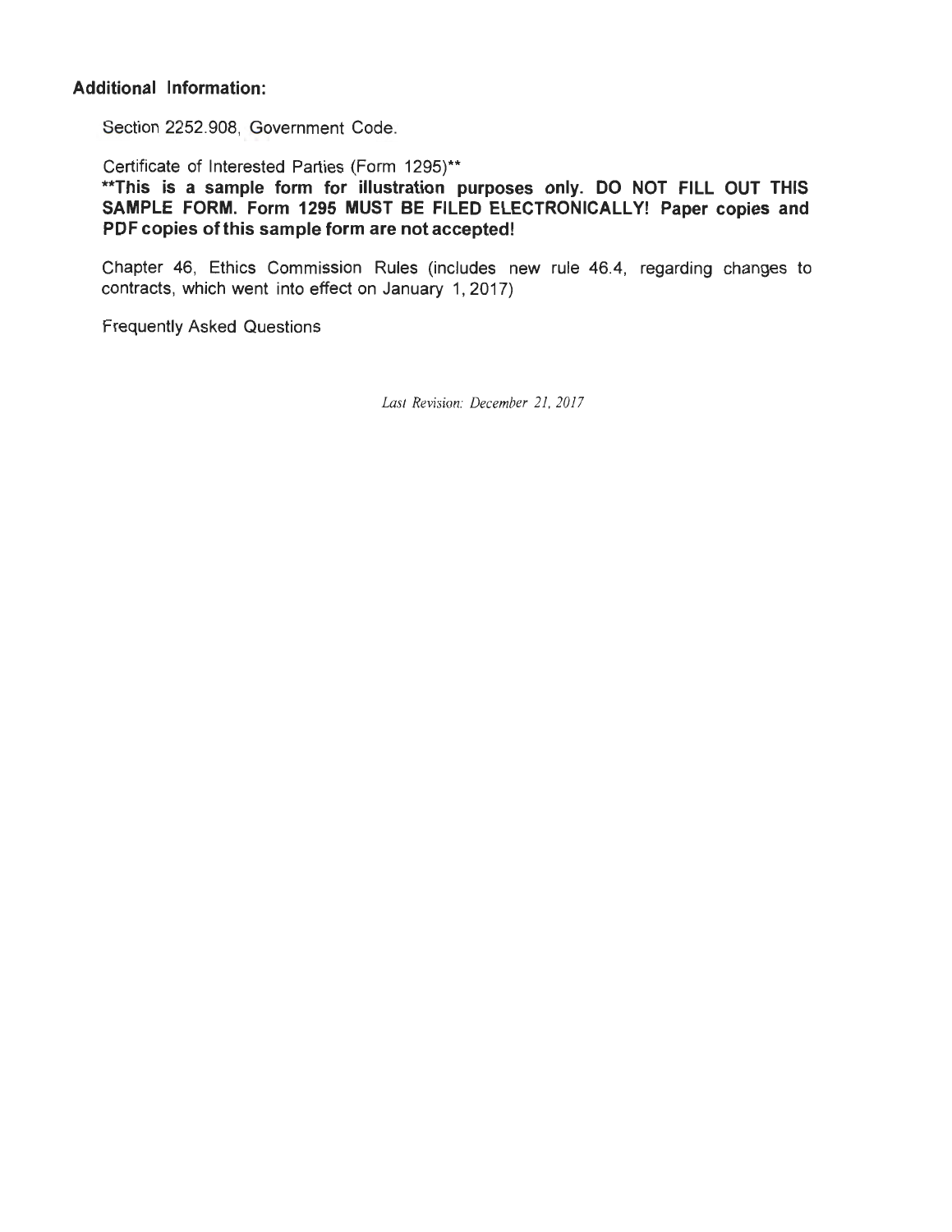# **CERTIFICATE OF INTERESTED PARTIES**

|                                                                                                                                                                                                                                                                                                                         |                                                                                                                                                                                                                                                                                                                           |                                                                             |         |                                                                                              | $1$ of $1$   |  |
|-------------------------------------------------------------------------------------------------------------------------------------------------------------------------------------------------------------------------------------------------------------------------------------------------------------------------|---------------------------------------------------------------------------------------------------------------------------------------------------------------------------------------------------------------------------------------------------------------------------------------------------------------------------|-----------------------------------------------------------------------------|---------|----------------------------------------------------------------------------------------------|--------------|--|
|                                                                                                                                                                                                                                                                                                                         | <b>OFFICE USE ONLY</b><br>Complete Nos. 1 - 4 and 6 if there are interested parties.<br>Complete Nos. 1, 2, 3, 5, and 6 if there are no interested parties.<br><b>CERTIFICATION OF FILING</b>                                                                                                                             |                                                                             |         |                                                                                              |              |  |
| Name of business entity filing form, and the city, state and country of the business entity's place<br>1<br>of business.<br>Malek Inc.<br>Corpus Christi, TX United States<br>2 Name of governmental entity or state agency that is a party to the contract for which the form is<br>being filed.<br>County of Victoria |                                                                                                                                                                                                                                                                                                                           |                                                                             |         | <b>Certificate Number:</b><br>2021-795050<br>Date Filed:<br>08/25/2021<br>Date Acknowledged: |              |  |
|                                                                                                                                                                                                                                                                                                                         |                                                                                                                                                                                                                                                                                                                           |                                                                             |         |                                                                                              |              |  |
| $\overline{\mathbf{3}}$                                                                                                                                                                                                                                                                                                 | Provide the identification number used by the governmental entity or state agency to track or identify the contract, and provide a<br>description of the services, goods, or other property to be provided under the contract.<br>2021 Victoria County Jail<br>2101 Victoria County Jail Chiller and Pump Upgrade Project |                                                                             |         |                                                                                              |              |  |
| 4                                                                                                                                                                                                                                                                                                                       | <b>Name of Interested Party</b>                                                                                                                                                                                                                                                                                           | City, State, Country (place of business)                                    |         | Nature of interest<br>(check applicable)                                                     |              |  |
|                                                                                                                                                                                                                                                                                                                         |                                                                                                                                                                                                                                                                                                                           |                                                                             |         | Controlling                                                                                  | Intermediary |  |
|                                                                                                                                                                                                                                                                                                                         |                                                                                                                                                                                                                                                                                                                           |                                                                             |         |                                                                                              |              |  |
|                                                                                                                                                                                                                                                                                                                         |                                                                                                                                                                                                                                                                                                                           |                                                                             |         |                                                                                              |              |  |
|                                                                                                                                                                                                                                                                                                                         |                                                                                                                                                                                                                                                                                                                           |                                                                             |         |                                                                                              |              |  |
|                                                                                                                                                                                                                                                                                                                         |                                                                                                                                                                                                                                                                                                                           |                                                                             |         |                                                                                              |              |  |
|                                                                                                                                                                                                                                                                                                                         |                                                                                                                                                                                                                                                                                                                           |                                                                             |         |                                                                                              |              |  |
|                                                                                                                                                                                                                                                                                                                         |                                                                                                                                                                                                                                                                                                                           |                                                                             |         |                                                                                              |              |  |
|                                                                                                                                                                                                                                                                                                                         |                                                                                                                                                                                                                                                                                                                           |                                                                             |         |                                                                                              |              |  |
|                                                                                                                                                                                                                                                                                                                         | 5 Check only if there is NO Interested Party.<br>$\boxed{X}$                                                                                                                                                                                                                                                              |                                                                             |         |                                                                                              |              |  |
|                                                                                                                                                                                                                                                                                                                         | <b>6 UNSWORN DECLARATION</b>                                                                                                                                                                                                                                                                                              |                                                                             |         |                                                                                              |              |  |
|                                                                                                                                                                                                                                                                                                                         | My name is Theresa Martin                                                                                                                                                                                                                                                                                                 |                                                                             |         | $\Box$ , and my date of birth is $07/22/1953$                                                |              |  |
|                                                                                                                                                                                                                                                                                                                         | My address is 5209 Shasta Lane                                                                                                                                                                                                                                                                                            | Corpus Christi                                                              | TX      | 78415                                                                                        | Nueces       |  |
|                                                                                                                                                                                                                                                                                                                         | (street)<br>I declare under penalty of perjury that the foregoing is true and correct.                                                                                                                                                                                                                                    | (city)                                                                      | (state) | (zip code)                                                                                   | (country)    |  |
|                                                                                                                                                                                                                                                                                                                         | <b>Nueces</b><br>Executed in                                                                                                                                                                                                                                                                                              | County, State of Texas  on the 25 day of August                             |         |                                                                                              | $20^{21}$    |  |
|                                                                                                                                                                                                                                                                                                                         |                                                                                                                                                                                                                                                                                                                           |                                                                             |         | (month)                                                                                      | (year)       |  |
|                                                                                                                                                                                                                                                                                                                         |                                                                                                                                                                                                                                                                                                                           | Signature of authorized adent of contracting business entity<br>(Declarant) |         |                                                                                              |              |  |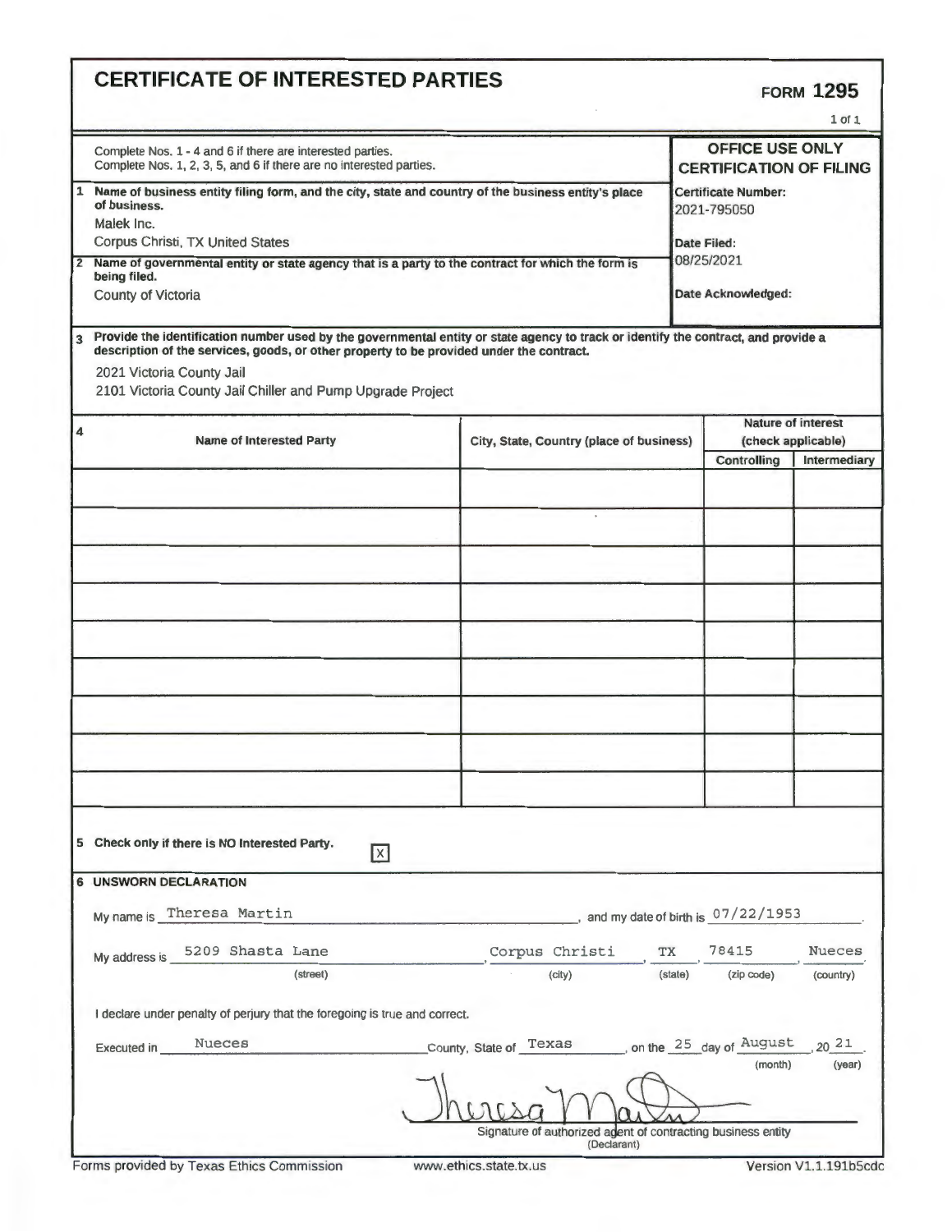### **AFFIRMATION**

This Contract shall be binding upon all parties hereto and their respective heirs, executors, administrators, successors and assigns. The Contract Documents constitute the entire Contract between the Owner and the Contractor, and may only be altered, amended or repealed by a duly executed written instrument. The Contractor may not assign its obligations under this Contract without the prior written consent of the Owner.

IN WITNESS WHEREOF, the parties have caused this contract to be executed by their duly authorized officials in one original copy on the date first above written. Additional copies of the original contract will be distributed to all appropriate parties.

OWNER:

Victoria County, Texas

By: \_\_\_\_\_\_ \_

Ben Zeller County Judge

Address: 115 N. Bridge Street Victoria, TX 77901

(SEAL)

ATTEST:

Heidi Easley Victoria County Clerk

| <b>CONTRACTOR:</b>        |
|---------------------------|
| Malek Inc                 |
| (Company name)            |
| By:                       |
| Morales<br>Jacob<br>Name: |
| (Please type/print)       |
|                           |

Title: General Manager (Please type/print)

Address: PO Box 679

Corpus Christi (SEAL)

**ATTEST:** 

Name: Theresa Martin (Please Type)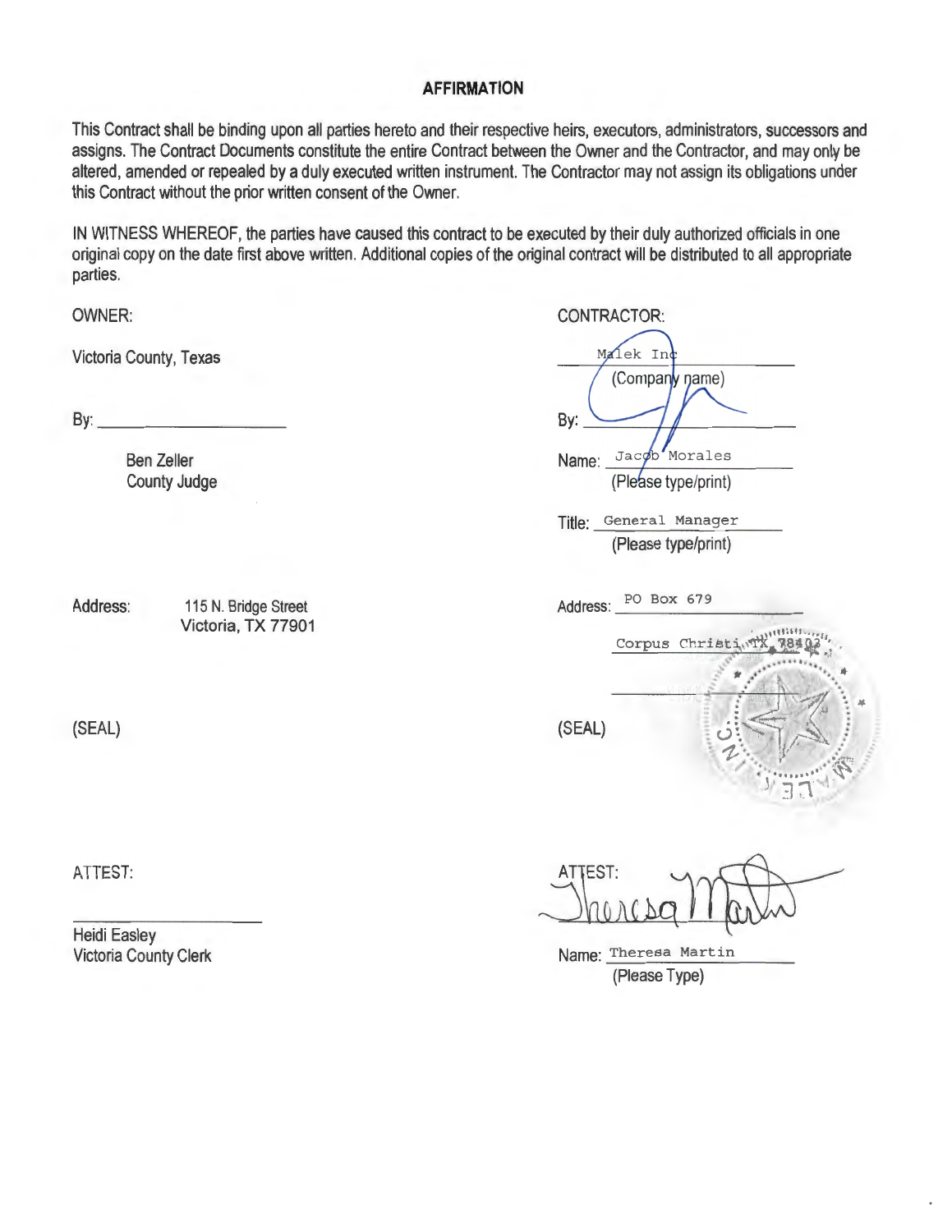#### **BID BOND**

KNOW ALL MEN BY THESE PRESENTS:

That we, Malek, Inc. as Principal, (hereinafter called the "Principal"), and Fidelity & Deposit Company of Maryland & Colonial American Casualty & Surety Company , a corporation duly organized under the laws of the State of Texas , as Surety, (hereinafter called the "Surety"), are held and firmly bound unto Victoria County as Obligee, (hereinafter called the "Obligee"), in the sum of Five Percent Greatest Amount Bid

Dollars (\$5 GAB ), for the payment of which sum well and truly to be made, the said Principal and the said Surety, bind ourselves, our heirs, executors, administrators, successors and assigns, jointly and severally, firmly by these presents.

WHEREAS, the Principal has submitted a bid for

2021 Victoria County Jail Chiller and Pump Upgrade

NOW, THEREFORE, if the Obligee shall accept the bid of the Principal and the Principal shall enter into a contract with the Obligee in accordance with the terms of such bid and give such bond or bonds as may be specified in the bidding or contract documents with good and sufficient surety for the faithful performance of such contract and for the prompt payment of labor and material furnished in the prosecution thereof, or in the event of the failure of the Principal to enter into such contract and give such bond or bonds, if the Principal shall pay to the Obligee the difference not to exceed the penalty hereof between the amount specified in said bid and such larger amount for which the Obligee may in good faith contract with another party to perform the work covered by said bid, then this obligation shall be null and void, otherwise to remain in full force and effect.

Signed and sealed this 24th day of August Malek, Inc.  $\frac{1}{\sqrt{\frac{1}{\sqrt{85}}} \sqrt{1-\frac{1}{10}}}\,$ incipal Witness *(SE)*<br>*/*/*i*:  $\sqrt{7}$ Fidelity & peposit Company of Maryla Colonial American Casualty & Surety Company *Surety* .~~ ......... / *:·,*   $By$  allisan Canter,  $i \in \{S\}$  (SEAL) Allison Cantu.  $\sqrt{550}$  ...  $\sqrt{11}$  ...  $\sqrt{11}$ 2.85  $\frac{1}{2}$ .  $\frac{1}{2}$   $\frac{1}{2}$   $\frac{1}{2}$ . . . j' ,:;::c: *<sup>o</sup> ".* - ·-. . . *.:* " Printed in cooperation with the American Institute of Architects (AIA) by Fidelity & Deposet  $\c{c}$  on  $\c{F}$  ary  $\c{F}$  Maryl and  $\c{F}$ . Colonial American Casualty & Surety Company vouches that the language in the document conforms exactly to the language . c~ *,r:-...;,;. -"'* .... •. ,,, 0 *:* " . used in AIA Document A-310, February 1970 Edition.  $C = 40.462$ 

**AYSIFING** ·~ ~· ~~ " "

BID70000ZZ070 If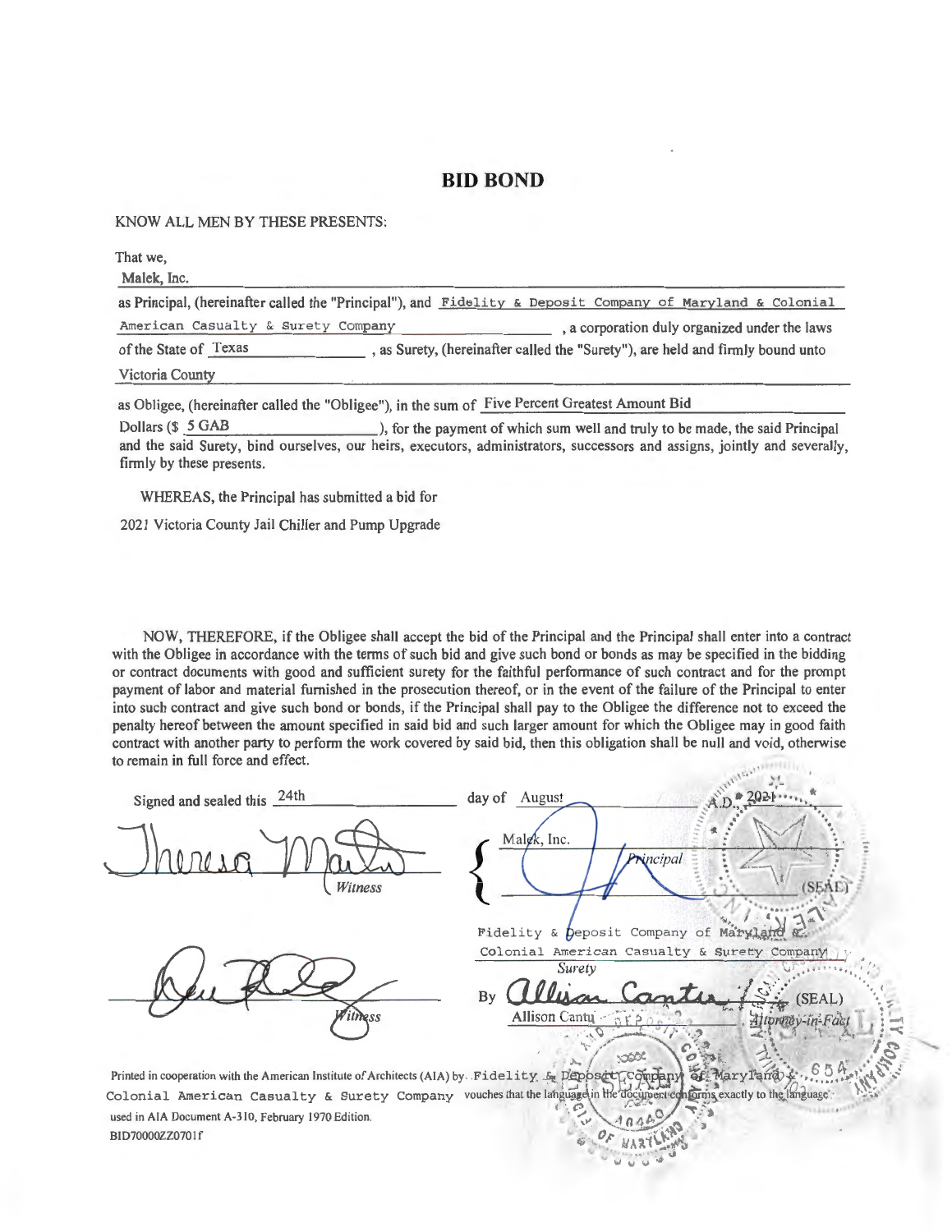#### ZURICH AMERICAN INSURANCE COMPANY COLONIAL AMERICAN CASUALTY AND SURETY COMPANY FIDELITY AND DEPOSIT COMPANY OF MARYLAND POWER OF ATTORNEY

KNOW ALL MEN BY THESE PRESENTS: That the ZURICH AMERICAN INSURANCE COMPANY, a corporation of the State of New York, the COLONIAL AMERICAN CASUALTY AND SURETY COMPANY, a corporation of the State of Illinois, and the FIDELITY AND DEPOSIT COMPANY OF MARYLAND a corporation of the State of Illinois (herein collectively called the "Companies"), by ROBERT D. MURRAY, Vice President, in pursuance of authority granted by Article V, Section 8, of the By-Laws of said Companies, which are set forth on the reverse side hereof and are hereby certified to be in full force and effect on the date hereof, do hereby nominate, constitute, and appoint Mark W. RAY, Michael J. SWA TNER a nd Allison CANTU, all of Corpus Christi, Texas, EACH its true and lawful agent and Attorney-in-Fact, to make, execute, seal and deliver, for, and on its behalf as surety, and as its act and deed: any and all bonds and undertakings, Electronic Power only EXCEPT bonds on behalf of Independent Executors, Community Survivors and Community Guardians. and the execution of such bonds or undertakings in pursuance of these presents, shall be as binding upon said Companies, as fully and amply, to all intents and purposes, as if they had been duly executed and acknowledged by the regularly elected officers of the ZURICH AMERICAN INSURANCE COMPANY at its office in New York, New York., the regularly elected officers of the COLONIAL AMERICAN CASUALTY AND SURETY COMPANY at its office in Owings Mills, Maryland., and the regularly elected officers of the FIDELITY AND DEPOSIT COMPANY OF MARYLAND at its office in Owings Mills, Maryland., in their own proper persons.

The said Vice President does hereby certify that the extract set forth on the reverse side hereof is a true copy of Article V, Section 8, of the By-Laws of said Companies, and is now in force.

IN WITNESS WHEREOF, the said Vice-President has hereunto subscribed his/her names and affixed the Corporate Seals of the said ZURICH AMERICAN INSURANCE COMPANY, COLONIAL AMERICAN CASUALTY AND SURETY COMPANY, and FIDELITY AND DEPOSIT COMPANY OF MARYLAND, this 14th day of October, A.D. 2020.

ATTEST:

ZURICH AMERICAN INSURANCE COMPANY COLONIAL AMERICAN CASUALTY AND SURETY COMPANY FfDELlTY AND DEPOSIT COMPANY OF MARYLAND



*Vice President Robert D. Murray* 

Dawn & Brown By:

*Assistant Secretary Dawn* £. *Brown* 

State of Maryland County of Baltimore

On this 14th day of October, A.D. 2020, before the subscriber, a Notary Public of the State of Maryland, duly commissioned and qualified, ROBERT D. MURRAY, Vice President, and DAWN E. BROWN, Assistant Secretary, of the Companies, to me personally known to be the individuals and officers described in and who executed the preceding instrument, and acknowledged the execution of same, and being by me duly sworn, deposeth and saith, that he/she is the said officer of the Company aforesaid, and that the seals affixed to the preceding instrument are the Corporate Seals of said Companies, and that the said Corporate Seals and the signature as such officer were duly affixed and subscribed to the said instrument by the authority and direction Corporations.

IN TESTIMONY WHEREOF, I have hereunto set my hand and affixed my Official Seal the day and year first above written.

Constance a. Dunn

Constance A. Dunn, Notary Public My Commission Expires: July 9, 2023



~~

POA-F 168-9631A